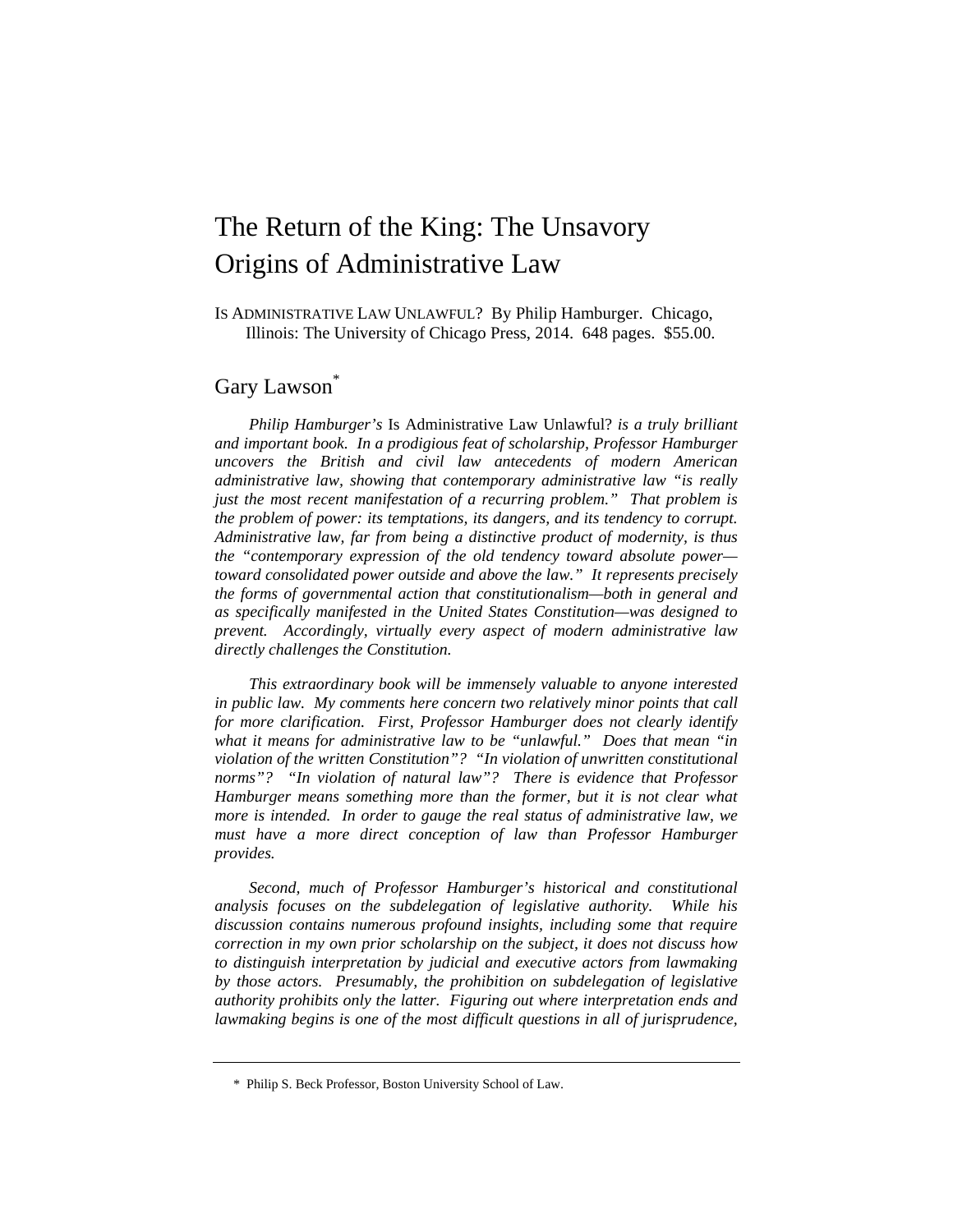*and I am not convinced that Professor Hamburger can successfully perform an end run around it.* 

*But these are modest nitpicks about a path-breaking work that should keep people of all different persuasions engaged and occupied for quite some time.*

#### Introduction

When one has taught and researched a subject for more than a quarter of a century, one does not normally expect to encounter a 500-plus page book on that subject from which one learns something new on almost every page. Even less does one normally expect such a book from an author whose scholarly expertise lies outside the relevant field of study. But Philip Hamburger's brilliant book, *Is Administrative Law Unlawful?*, defies expectations, transcends boundaries, and extends the domain of human knowledge in too many directions to encapsulate in a brief Review. I am honored to have the opportunity to comment on this extraordinary work, and I am profoundly grateful to Professor Hamburger, as should be anyone interested in administrative law or the American Constitution, for the insights that he provides. This is a book that will (or at least ought to) change the way even long-time scholars—and I suppose that I am unhappily old enough to bear that title—will look at the history, practice, and doctrine of administrative law.

Professor Hamburger, a legal historian by trade, has turned his prodigious talents to uncovering the British and civil law antecedents of modern American administrative law. Contrary to the common misperception that there is something distinctive about modernity that gives rise to the administrative state, he shows that contemporary administrative law "is really just the most recent manifestation of a recurring problem."<sup>1</sup> That problem is the problem of power: its temptations, its dangers, and its tendency to corrupt. The nature of power—and of the people who seek it has changed little over time. Administrative law is thus the "contemporary expression of the old tendency toward absolute power—toward consolidated power outside and above the law."<sup>2</sup>

To some extent, those antecedents of modern administrative law have been hiding in plain sight for centuries. It is no great secret that the American Constitution "was designed specifically to prevent the emergence of the kinds of institutions that characterize the modern administrative state"<sup>3</sup> and that this eighteenth-century design was inspired largely by

<sup>1.</sup> PHILIP HAMBURGER, IS ADMINISTRATIVE LAW UNLAWFUL? 5 (2014).

<sup>2.</sup> *Id*. at 16.

<sup>3.</sup> Gary Lawson, *Burying the Constitution Under a TARP*, 33 HARV. J.L. & PUB. POL'Y 55, 55 (2010).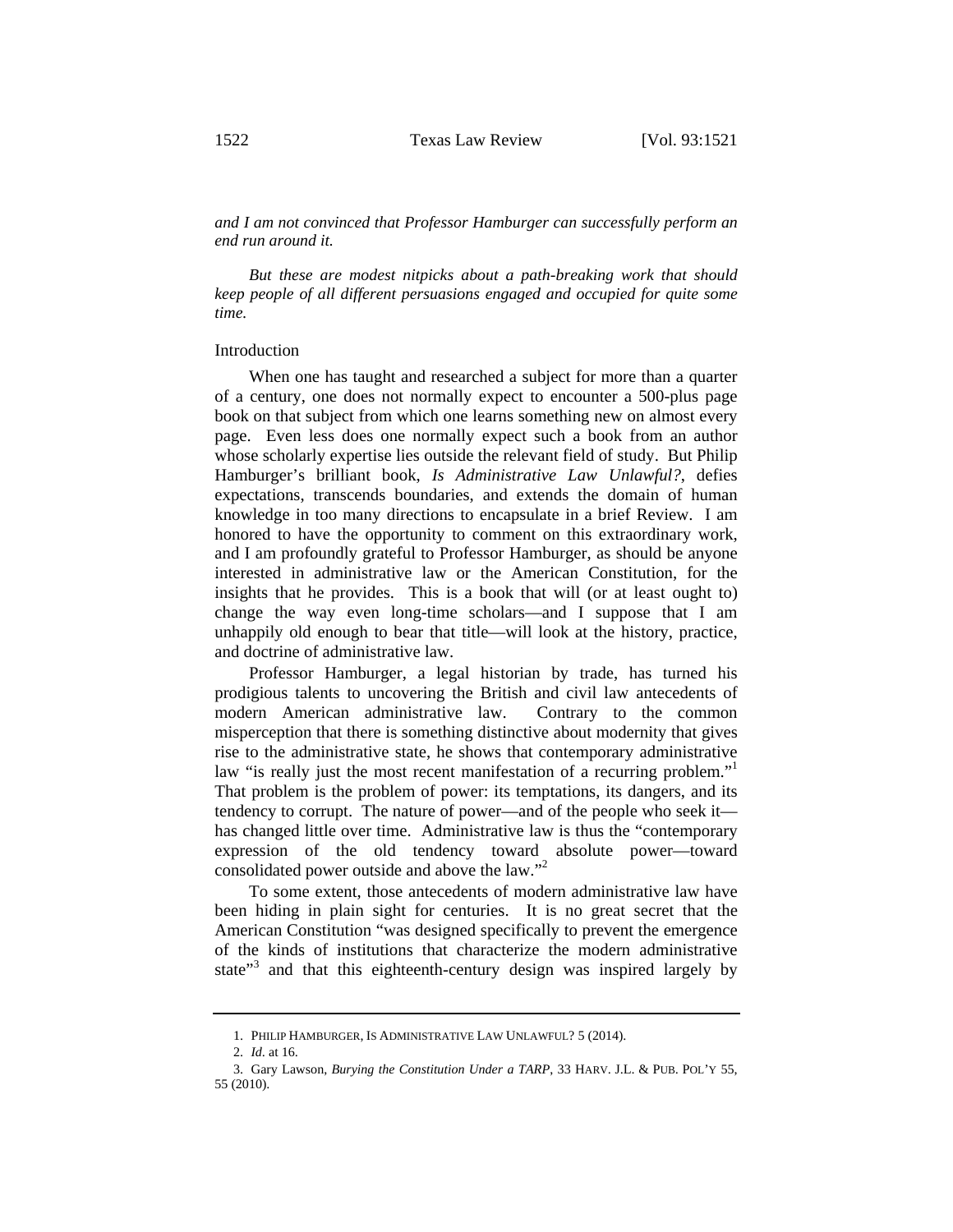events in American colonial and British history. Professor Hamburger's

great achievement is to systematize and document this history, to integrate it into a coherent narrative, and to provide a comprehensive account of the myriad ways in which modern administrative law recreates governmental pathologies that the founding generation in this country thought "were safely buried in the past."<sup>4</sup>

Nestled within the broader narrative is a treasure trove of detailed information about numerous topics in public law. Careful readers of this book gain deeper understandings of, *inter alia*, the problem of legislative delegation (or subdelegation),<sup>5</sup> the nature of executive power,<sup>6</sup> the proper limits on agency investigatory authority, $\frac{7}{1}$  the seriously under-analyzed line between civil and criminal proceedings, $8$  the dangers of administrative waivers,<sup>9</sup> and even the executive role in awarding patents.<sup>10</sup> More broadly, one acquires new perspectives on such matters as the role of specialization of knowledge as a foundation for separation of powers;<sup>11</sup> the class bias that underlies the expansion of the administrative state, in which power systematically flows to those with appropriate credentials and connections; $^{12}$  and the role played—both today and in the past—by judicial deference in the rise of administrative governance.<sup>13</sup> After scrutinizing this book, one will never think of *Chevron*, <sup>14</sup> or even of *Crowell v. Benson*, 15 in quite the same way again.

<sup>4.</sup> HAMBURGER, *supra* note 1, at 130

<sup>5.</sup> *See, e.g.*, *id.* at 37–39, 43–44, ch. 20 (chronicling the shift from the absolute exercise of executive power during the sixteenth century to the contemporary system of delegation of executive and legislative duties to administrative bodies).

<sup>6.</sup> *See, e.g.*, *id.* at 51–54, 89–95 (tracing the practice of executive legal interpretation from the English Civil War era through the American nineteenth century).

<sup>7.</sup> *See id.* at 183–90, 237–40 (describing America's historical limitation on administrative authority to issue general warrants and writs of assistance and the process of contemporary administrative adjudication).

<sup>8.</sup> *See id.* at 228–30, 265–68 (providing historical background to and stressing the blurry distinction between civil and criminal administrative adjudication).

<sup>9.</sup> *See id.* at 120–27 (considering administrative waivers, the justifications for those waivers, and the dangers of administrative waiver practice).

<sup>10.</sup> *See id.* at 198–202 (summarizing the development of modern patent law and the Executive's role in granting patents).

<sup>11.</sup> *See id.* at ch. 17 (contrasting the benefits of specialization of powers among the three branches of government with the dangers of administrative consolidation of powers).

<sup>12.</sup> *See id.* at 370–74 (characterizing the development of administrative power as formation of a new "class" and describing the concentration of power in that group).

<sup>13.</sup> *See id.* at chs. 15–16 (recounting the historical development of judicial deference to administrative agencies and enumerating the types of deference currently afforded to these agencies).

<sup>14.</sup> Chevron U.S.A. Inc. v. Nat'l Res. Def. Council, Inc., 467 U.S. 837 (1984).

<sup>15. 285</sup> U.S. 22 (1932). Strictly speaking, *Crowell* ruled against deference to agency factfinding in the particular circumstances at issue, but its dictum broadly approving of such deference in most cases has proven far more influential. *See id.* at 56–58 (clarifying the role of administrative agencies as proxies for the judiciary). For an enlightening account of *Crowell*'s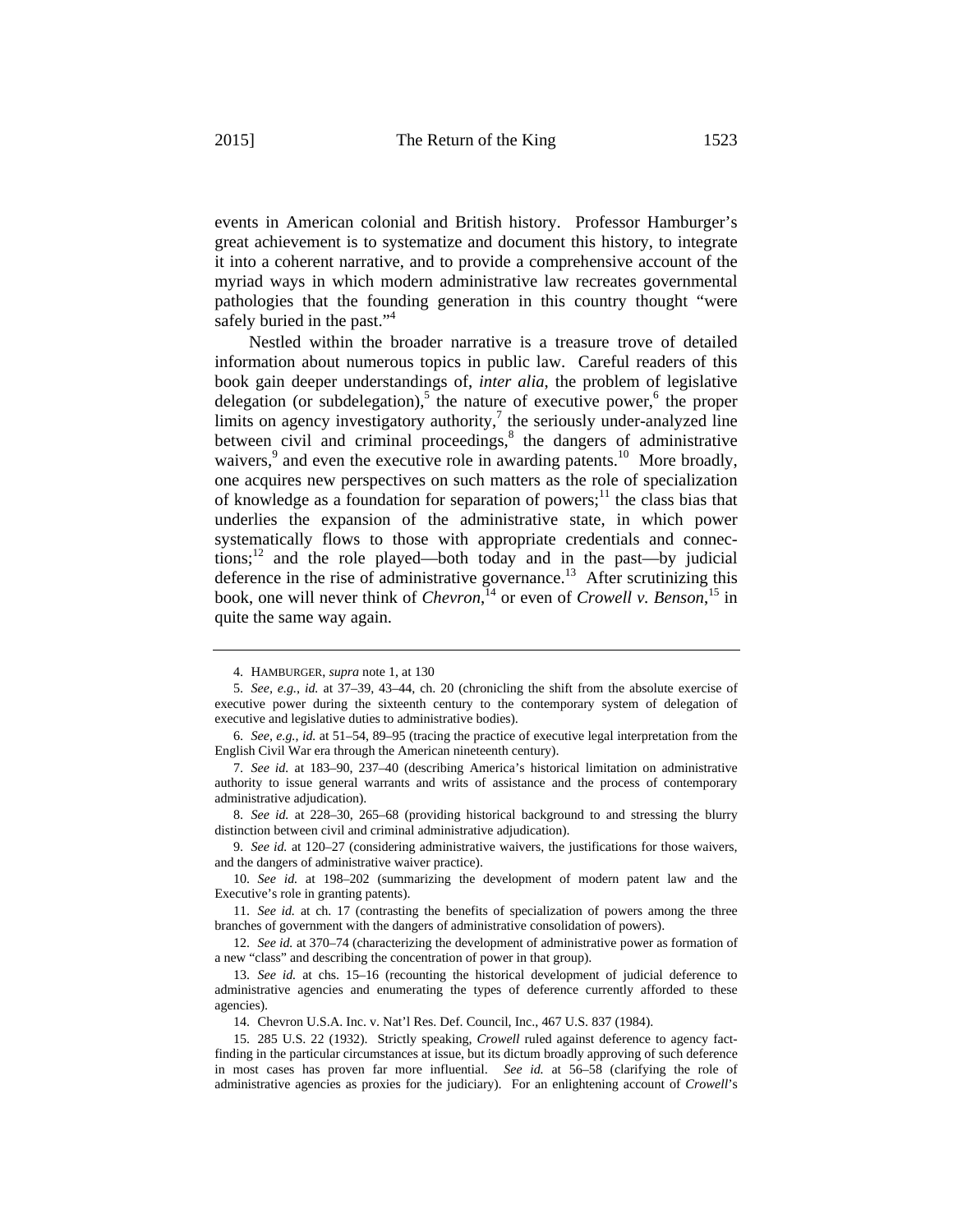Professor Hamburger also definitively puts to rest the shibboleth that modern circumstances are somehow unique and call for novel forms of governance.<sup>16</sup> Professor Hamburger surgically dissects this claim by showing that every important aspect of modern administrative government has precedents in British legal history. He writes:

It thus is not a coincidence that administrative law looks remarkably similar to the sort of governance that thrived long ago in medieval and early modern England under the name of the "prerogative." In fact, the executive's administrative power revives many details of [the] king's old prerogative power. Administrative law thus turns out to be not a uniquely modern response to modern circumstances, but the most recent expression of an old and worrisome development.<sup>17</sup>

The administrative state is not something that the founding generation simply could not have imagined. The founders did not need to imagine it, because they and their ancestors lived it—and resoundingly rejected it.<sup>18</sup>

Most fundamentally, Professor Hamburger's scholarship makes it impossible for serious thinkers to overlook the crucial distinction between executive acts that purport to bind subjects $19$  and executive acts that purport merely to instruct executive agents or exercise coercion against nonsubjects.<sup>20</sup> This distinction runs through much of the book, and it helps to explain a host of historical and doctrinal puzzles that continue to arise today. For example, it is only the former kind of executive actions attempts by the executive, with or without statutory authorization, to constrain subjects—that raises constitutional problems of adjudication outside of Article III and raises broader jurisprudential problems of extralegality and absolutism. Professor Hamburger makes this point with clarity and emphasis, and for this reason alone *Is Administrative Law Unlawful?* serves as a prolegomenon to any future work involving the separation of powers.

17. HAMBURGER, *supra* note 1, at 5–6.

18. *Id.* at 495–96.

evolution and influence, see generally Mark Tushnet, *The Story of* Crowell: *Grounding the Administrative State*, *in* FEDERAL COURTS STORIES 359 (Vicki C. Jackson & Judith Resnick eds., 2010).

<sup>16.</sup> *See, e.g.*, Mistretta v. United States, 488 U.S. 361, 372 (1989) ("[I]n our increasingly complex society, replete with ever changing and more technical problems, Congress simply cannot do its job absent an ability to delegate power under broad general directives."); JAMES M. LANDIS, THE ADMINISTRATIVE PROCESS 1 (1938) ("[T]he administrative process springs from the inadequacy of a simple tripartite form of government to deal with modern problems.").

<sup>19.</sup> Professor Hamburger uses the term "subjects" to mean "all persons who, on account of their allegiance to a sovereign, are subject to its laws." *Id.* at 2 n.a. This includes citizens as well as non-citizen aliens who are lawfully present within the sovereign's jurisdiction. *Id.*

<sup>20.</sup> *See, e.g.*, *id.* at 2–5 (defining "administrative power" as "acts that bind" and "impose legally obligatory constraints on subjects of the government").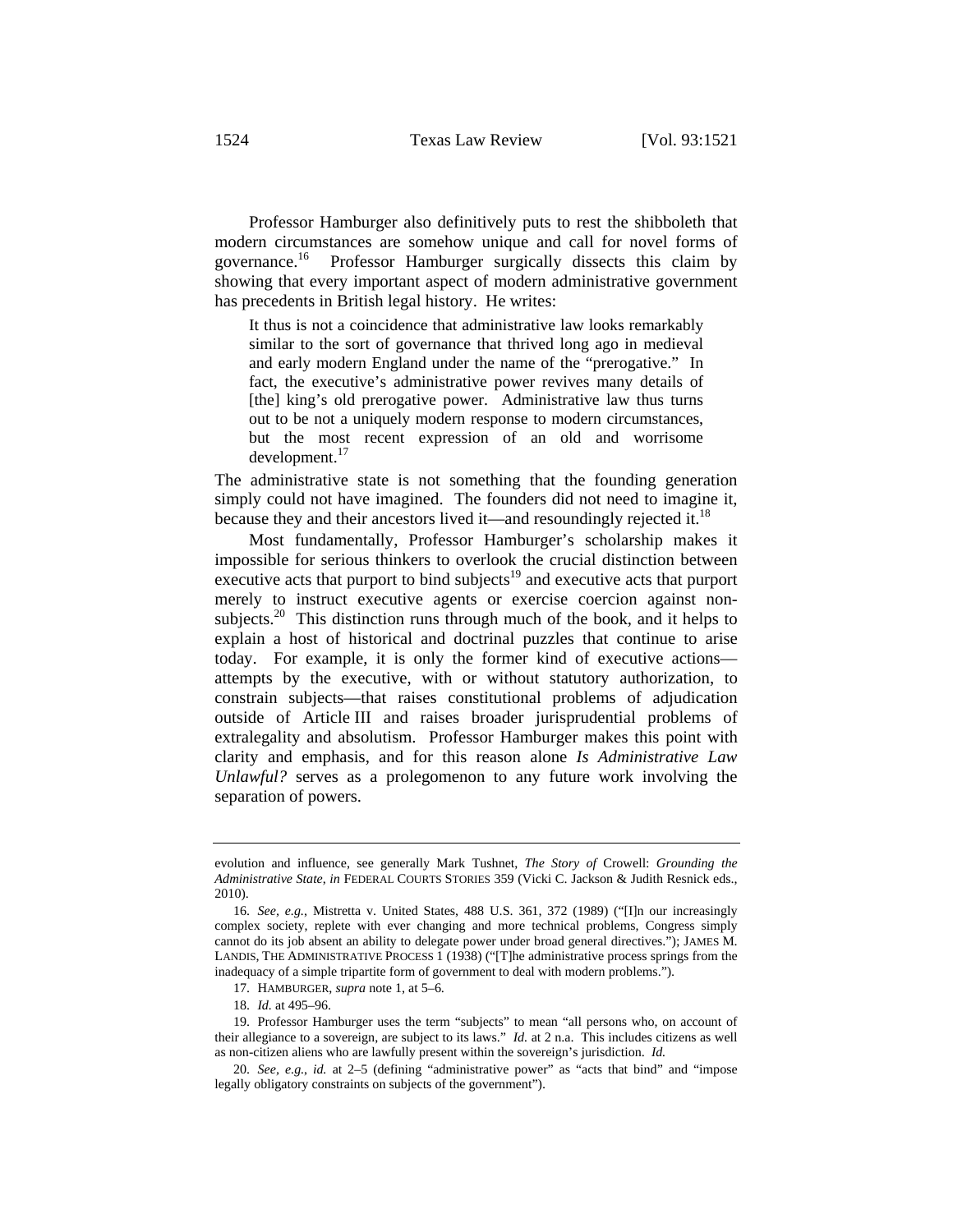The book's sheer scope, of course, invites fair criticism. Administrative law scholars can justly claim that Professor Hamburger's treatment of modern administrative law doctrine is very thin, and constitutional law scholars can say much the same thing about his treatment of constitutional doctrine. But, apart from the fact that extended treatment of either topic would expand an already lengthy book, Professor Hamburger was not really writing a book on administrative or constitutional doctrine. Nor is it a straightforward work in legal history, as it devotes much attention to relating that history to modern conditions and problems. In some sense, the book is best viewed as a call to arms—and perhaps a literal one<sup>21</sup>—to recognize some very profound dangers of administrative governance.<sup>22</sup> Professor Hamburger writes—repeatedly—that admin-Professor Hamburger writes—repeatedly—that administrative power "runs outside the law," $^{23}$  "abandons rule through and under the law,"24 "threatens the liberty enjoyed under law,"25 "has resuscitated the consolidated power outside and even above the law that once was recognized as absolute,"26 and constitutes a form of "soft absolutism or despotism."27 But to emphasize this feature of *Is Administrative Law* 

*Unlawful?* may downplay the book's scholarly erudition and depth, which can surely be appreciated even by the staunchest supporters of the modern state who might scoff at these characterizations of administrative governance as hyperbole.28 This is a book that defies easy categorization, and it should prove invaluable to almost anyone interested in public law.

Any substantive comment on so ambitious and integrated a book risks diminishing its significance by focusing on particular matters, especially on matters that the reviewer regards as shortcomings, but that is unavoidable. Accordingly, I will direct my comments here to one conceptual gap and to one important doctrinal implication that requires more elaboration, with no suggestion that these are the most significant aspects of the book, or even representative of it, rather than simply reflections of my own idiosyncratic interests.

<sup>21.</sup> *See id.* at 488–89 (comparing administrative governance to the absolute power of the English Crown and positing that like the Crown administrative power will also require a forceful end).

<sup>22.</sup> *See id.* at 9 ("[T]he argument of this book is of a more expansive sort than may be expected by legally trained readers. Whereas most legal arguments rest on doctrine, the argument here . . . is more substantively from the underlying danger.").

<sup>23.</sup> *Id.* at 6.

<sup>24.</sup> *Id.* at 7.

<sup>25.</sup> *Id.*

<sup>26.</sup> *Id.* at 494.

<sup>27.</sup> *Id.* at 508.

<sup>28.</sup> To be very clear, Professor Hamburger is (alas!) hardly a libertarian. He lodges no objection to the *scope* of the modern state. He objects only to the administrative *forms* through which the power of the modern state is exercised. *See id.* at 2 (stating that the book "does not ordinarily question the policies pursued by the government").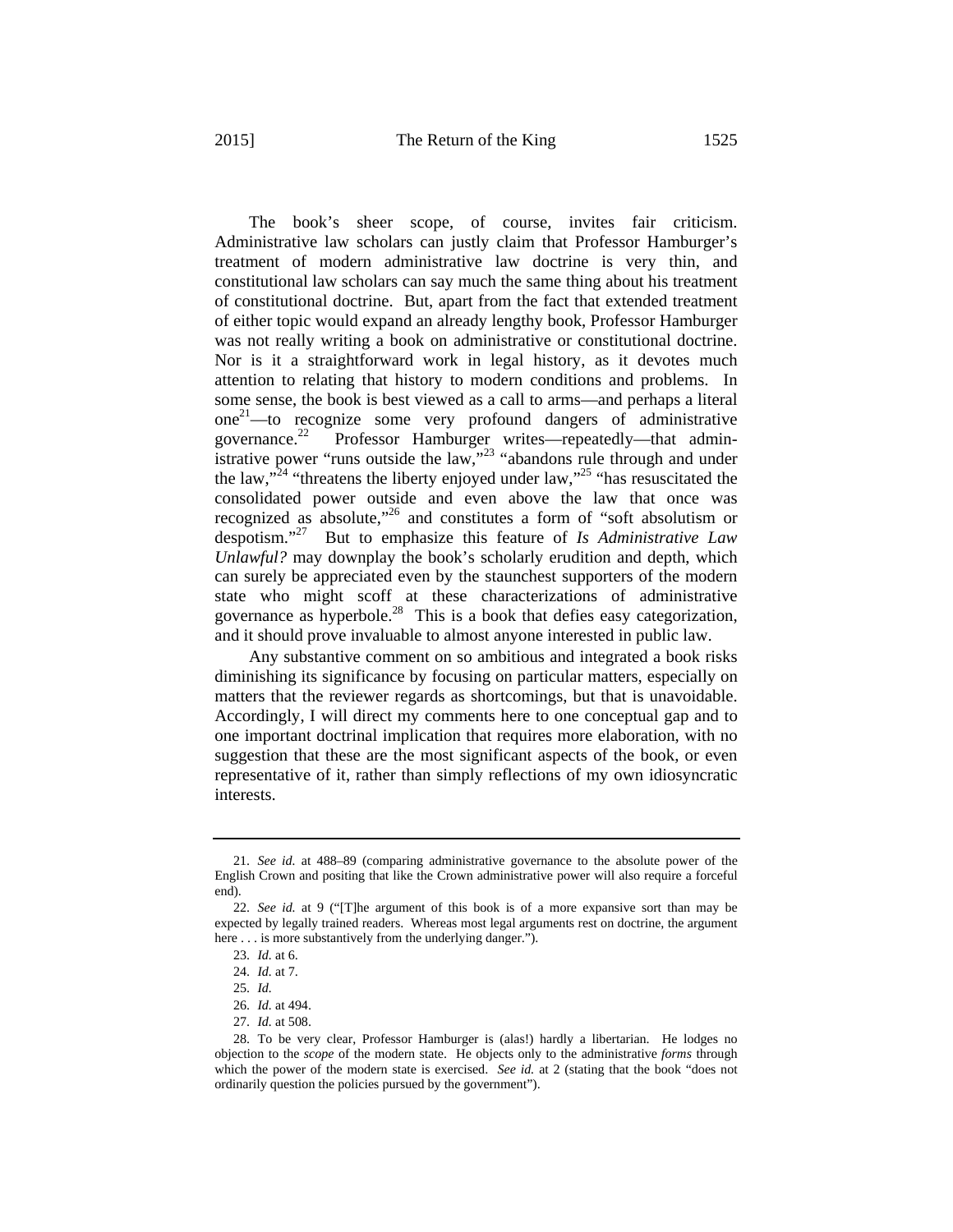Conceptually, the book's biggest defect is its failure to define precisely what it means by the term "unlawful." Does that mean "in violation of the written Constitution"? "In violation of unwritten constitutional norms"? "In violation of natural law"? Professor Hamburger seems to mean something more than the former, but it is not clear what more is intended, and that ambiguity hangs over the entire project.

Doctrinally, Professor Hamburger's work sheds valuable light on the problem of delegation—or, more precisely, subdelegation—of legislative power. His analysis clarifies, and in some vital ways corrects, my own writing on the subject. But more remains to be said on the relationship between legislation and interpretation, and I hope in this Review to flesh out that relationship a bit.

I emphasize that both of these points are relatively minor in the context of Professor Hamburger's project, and nothing that I say here should detract from the fact that this is one of the most important books to emerge in my lifetime.<sup>29</sup>

### I. The Concept(s) of Law

The unlawfulness of administrative law highlighted by the book's title appears constantly as a theme throughout the work. At every stage of Professor Hamburger's analysis, we are reminded that modern administrative practices, as well as their pre-modern forbearers, are "extralegal," "above and outside the law," expressions of "absolute power," and the like. $30$  At the end of the day, however, it is unclear exactly what Professor Hamburger means when he describes administrative law as "unlawful."

To be sure, Professor Hamburger specifically defines how he is using terms such as "extralegal," "supralegal," and "absolute power." The term "extralegal," as employed by Professor Hamburger, does *not* mean "legally unauthorized." For

quite apart from the question of legal authorization, there remains the underlying problem of extralegal power—the problem of power imposed not through the law, but through other sorts of commands. On this basis, when this book speaks of administrative law as a power outside the law—or as an extralegal, irregular, or extraordinary power—it is observing that administrative law purports

<sup>29.</sup> Barely a week after I wrote this sentence, Scott Johnson on Powerline blog said that *Is Administrative Law Unlawful?* "is the most important book I have read in a long time." Scott Johnson, introduction to *Is Administrative Law Unlawful? A Word From the Author*, POWERLINE (July 2, 2014), http://www.powerlineblog.com/archives/2014/07/is-administrative-law-unlawfula-word-from-the-author.php, *archived at* http://perma.cc/W3ZT-X28K.

<sup>30.</sup> I wanted to say that these expressions appear on almost every page, but documenting such a claim would be tedious. So I randomly opened the book to five pages (60, 118, 174, 250, and 308), and discussions of "extralegal" or "absolute" power appeared on three of them.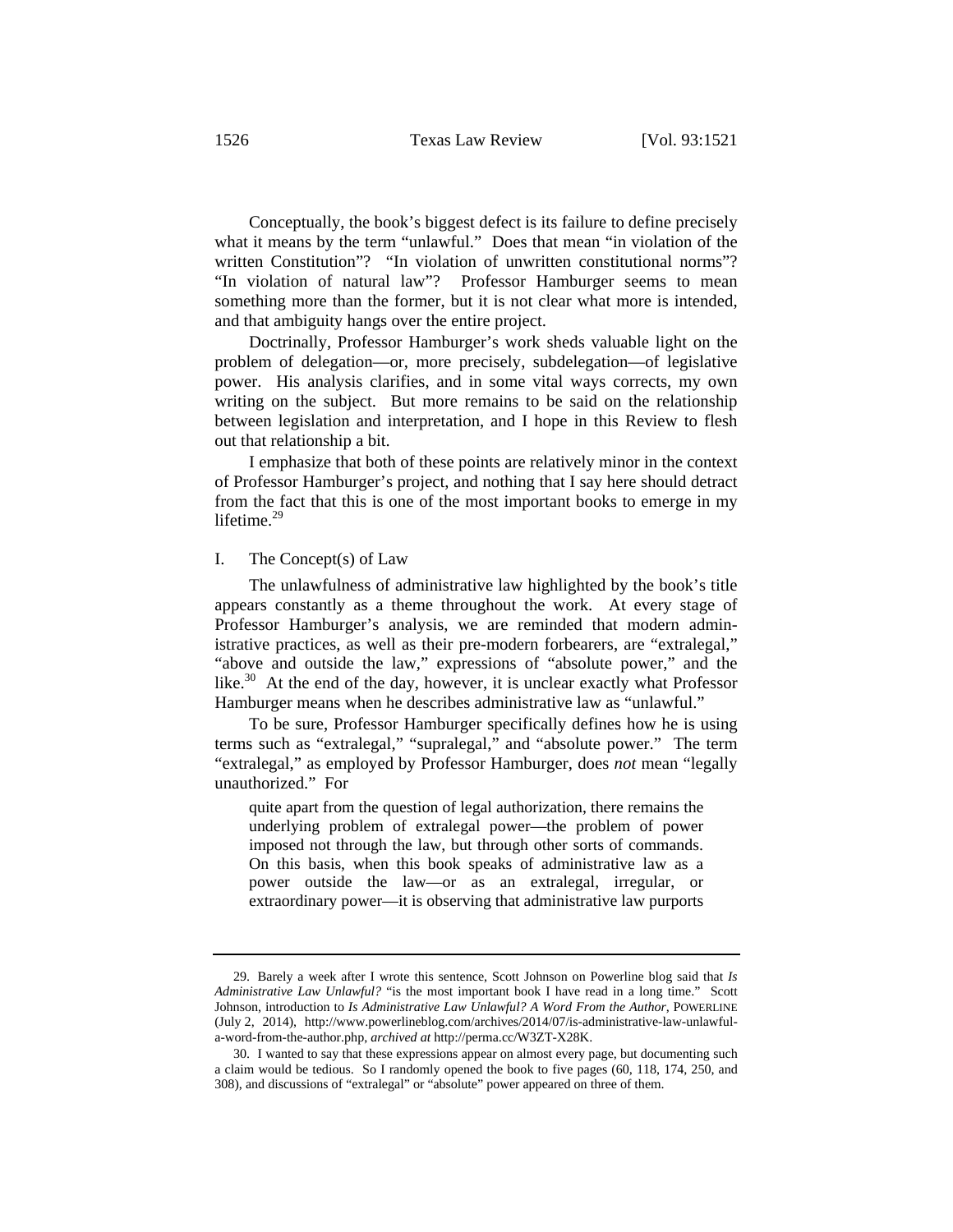to bind subjects not through the law, but through other sorts of directives.<sup>31</sup>

Extralegal power is thus "power exercised not through law or the courts, but through other mechanisms."32

Supralegal power, for its part, "rose above the law in the sense that it was not accountable to law. Supralegal power thus stood in contrast to ideas about the supremacy of the law, and judges were expected to defer to it, without holding it fully accountable under the law."<sup>33</sup> And absolute power, as defined by Professor Hamburger, is not necessarily unlimited power but rather is power "exercised outside the law[,] . . . exercised above the  $law[$ ,  $] \ldots$  [a]nd where, as usual, [] combine[s] the otherwise separate legislative, judicial, and executive powers."<sup>34</sup>

Putting all of this together, it appears as though administrative law is "unlawful" in Professor Hamburger's terms because it involves the exercise of coercive power against subjects through forms other than legislation or court adjudication implemented by bodies specializing in these functions. To which a defender of modern administration will likely respond with something on the order of, "Well, duh."<sup>35</sup> No one disputes that agency rulemaking is not legislation (though some may argue that it is authorized by legislation) or that agency adjudication is not judicial action (though some may argue that agencies are in some sense adjuncts to courts or in a kind of collaborative partnership with courts). Many will claim that such agency rulemaking or adjudicative action is nonetheless lawful, but that is simply because they do not agree with Professor Hamburger that lawful coercive action against subjects can occur only through legislation and court adjudication not because they think agency action actually conforms to the requirements set forth by Professor Hamburger. Professor Hamburger claims that "[e]ven the defenders of executive legislation do not ordinarily call it 'law.'"<sup>36</sup> That is manifestly not so,  $37$  and even if it was, I am quite confident that champions of administrative government would be very happy to change their vocabulary if it actually was important so to do.

<sup>31.</sup> HAMBURGER, *supra* note 1, at 23.

<sup>32.</sup> *Id.* at 24.

<sup>33.</sup> *Id.*

<sup>34.</sup> *Id.* at 25.

<sup>35.</sup> *See, e.g.*, Alan B. Morrison, *Administrative Agencies Are Just Like Legislatures and Courts—Except When They're Not*, 59 ADMIN. L. REV. 79, 80–82 (2007) (outlining the general structure of administrative law as specialized agencies exercising rulemaking and adjudicative power).

<sup>36.</sup> HAMBURGER, *supra* note 1, at 351.

<sup>37.</sup> *See, e.g.*, CORNELIUS M. KERWIN & SCOTT F. FURLONG, RULEMAKING: HOW GOVERNMENT AGENCIES WRITE LAW AND MAKE POLICY 4 (4th ed. 2011) ("The rules issued by the departments, agencies, or commissions are law . . . ."). Professor Hamburger recognizes this in spots. *See* HAMBURGER, *supra* note 1, at 23 ("[A]pologists for administrative law may be inclined to suggest that it is not an extralegal power, but another sort of law.").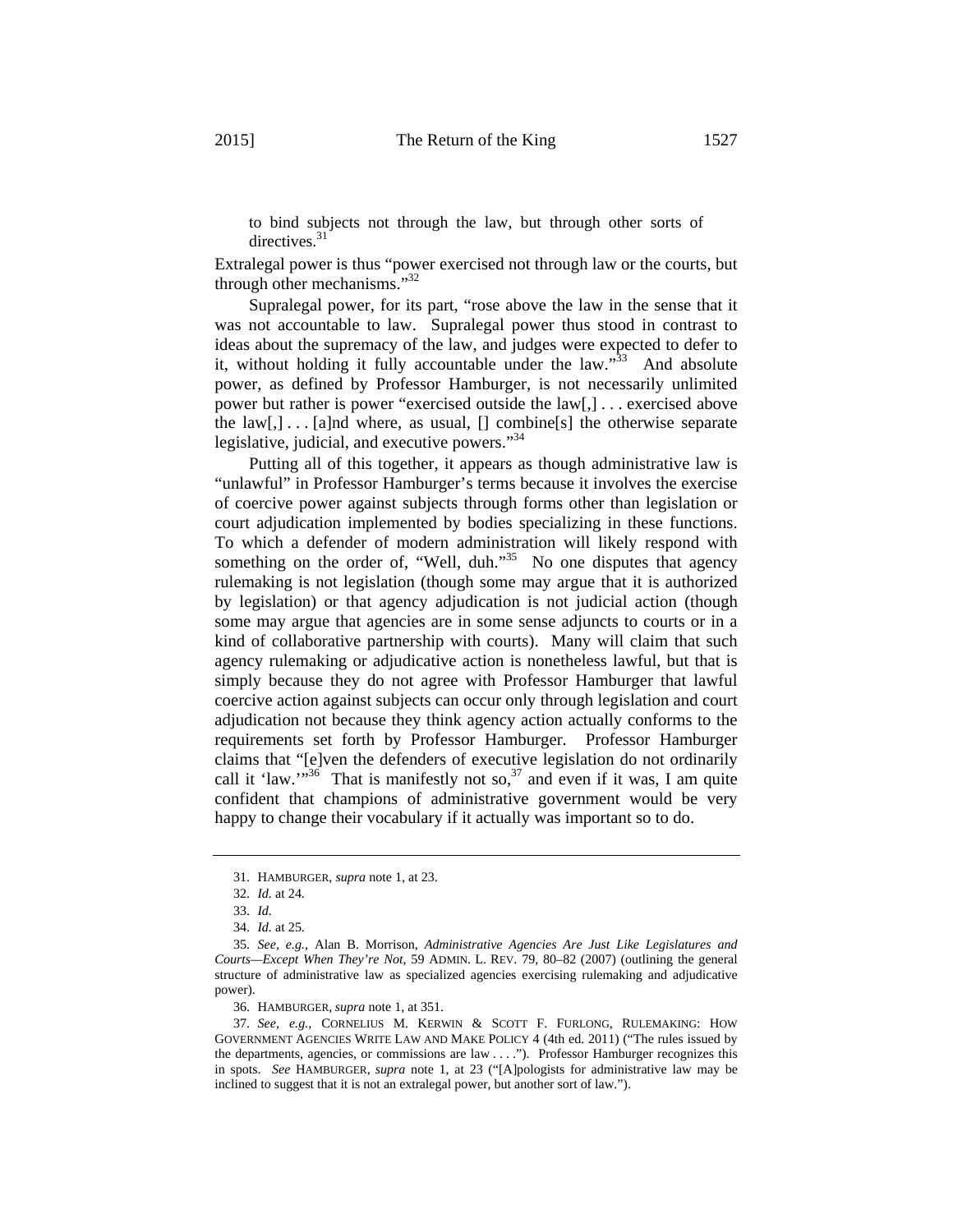Of course, if the very concept of lawfulness necessarily requires action through legislation or court adjudication, then administrative law is unlawful. Does this mean that Professor Hamburger's central thesis is definitional and therefore trivial?

It certainly is very far from trivial if agency exercises of nonlegislative, noncourt power are *unconstitutional* and thus unlawful in that specific sense. There is much in Professor Hamburger's book to indicate how and why a good deal of modern administrative practice is rather flagrantly unconstitutional. Delegation of legislative power; the combination of legislative, executive, and judicial powers in the same institution; adjudication without full judicial process; and the circumvention of both grand and petit juries are just among the most obvious ways in which administrative law subverts the United States Constitution.<sup>38</sup> As Professor Hamburger details at great length, some of the most fundamental features of the American Constitution, as well as its uncodified British predecessor, were constructed precisely to foreclose many of the institutions of modern governance. He thus writes that "administrative law revives a sort of power that constitutions were emphatically designed to prohibit."39 At more length:

Like the English Crown before the development of English constitutional law, the American executive seeks to exercise power outside the law and the adjudications of the courts. . . .

 Constitutional law, however, developed precisely to bar this sort of consolidated extra- and supralegal power. . . . The [English] constitution . . . clarified that the government had to rule through regular law and adjudication. Indeed, it was understood to place the lawmaking and judicial powers in specialized institutions and to subject these powers to specific processes and rights.

 Americans echoed all of this in their constitutions. They made clear that their governments enjoyed power only under the constitutional law made by the people and that the law of the land was supreme. They specified that their governments were to exercise legislative power through the acts of their legislatures, and judicial power through the adjudications of their courts, and they subjected these powers to constitutional processes and rights. . . .

<sup>38.</sup> Professor Hamburger's potent elaborations on and extensions of this point are too numerous even for a string citation. Indeed, they are the central themes of the book. For further discussion of the rampant unconstitutionality of modern administration, see Gary Lawson, *The Rise and Rise of the Administrative State*, 107 HARV. L. REV. 1231, 1233–49 (1994).

<sup>39.</sup> HAMBURGER, *supra* note 1, at 8.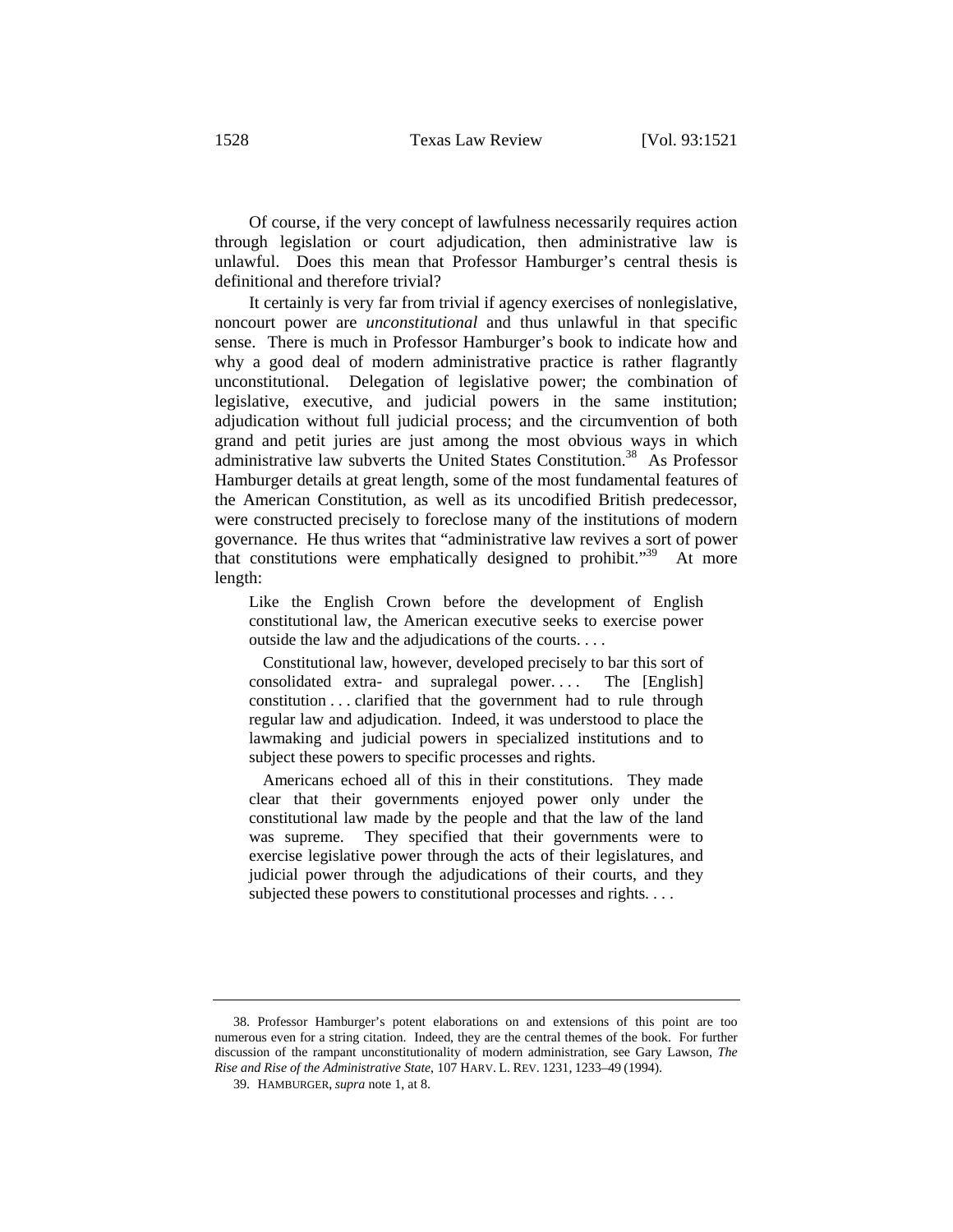As a result, the governments established by Americans could bind them only through regular legislation and adjudication, not through executive acts.<sup>40</sup>

If consistency with the Constitution is the relevant species of lawfulness, then much, and indeed most, of federal administrative law is rather plainly unlawful. There are more than occasional suggestions in the book that this is precisely what Professor Hamburger has in mind by unlawfulness.<sup>41</sup>

Nonetheless, I do not believe that Professor Hamburger's argument about administrative unlawfulness is reducible to strictly constitutional terms, at least not as the word "constitutional" is generally used by American scholars. Several considerations feed into this belief.

First, Professor Hamburger states outright that simple constitutional analysis does not communicate everything that he thinks is important about the unlawfulness of administrative law. A constitutionalist approach, he says, "reduces administrative law to an issue of law divorced from the underlying historical experience and thus separated from empirical evidence about the dangers."42 Again, he states, "[t]he danger of prerogative or administrative power . . . arises *not simply from its unconstitutionality*, but more generally from its revival of absolute power."<sup>43</sup> Yes, Professor Hamburger argues in great detail that administrative law is unconstitutional—or, more precisely, anticonstitutional. But that does not seem to be all that he is arguing.

Second, Professor Hamburger does not directly engage the originalism-versus-living-constitutionalism debate, much less the numerous subdebates within those broad categories, and he does not stake out a particular theory of constitutional interpretation. If his argument was grounded solely on a constitutionalist account of law, one would expect to see a very different kind of argument than he offers. He criticizes a "living constitutionalism" defense of administrative governance, but that critique already presupposes that administrative law is unlawful on some basis.<sup>44</sup> It is not a full-throated argument about constitutional interpretation.

<sup>40.</sup> *Id.* at 493–94.

<sup>41.</sup> *See, e.g.*, *id.* at 30 ("The Constitution . . . was framed to bar any such extralegal, supralegal, and consolidated power. It *therefore* must be asked whether administrative power is unlawful ...." (emphasis added)); *id.* at 281 (equating being "outside the law" with being "outside the acts, institutions, processes, and rights established by the Constitution"); *id.* at 480 (identifying illegitimacy with unconstitutionality); *id.* at 496 (identifying "real law" with the Constitution).

<sup>42.</sup> *Id.* at 15.

<sup>43.</sup> *Id.* at 493 (emphasis added).

<sup>44.</sup> *See id.* at 481–85 (arguing that adopting a living constitutional reading of the United States Constitution calls into question, rather than resolves, the lawfulness of administrative powers).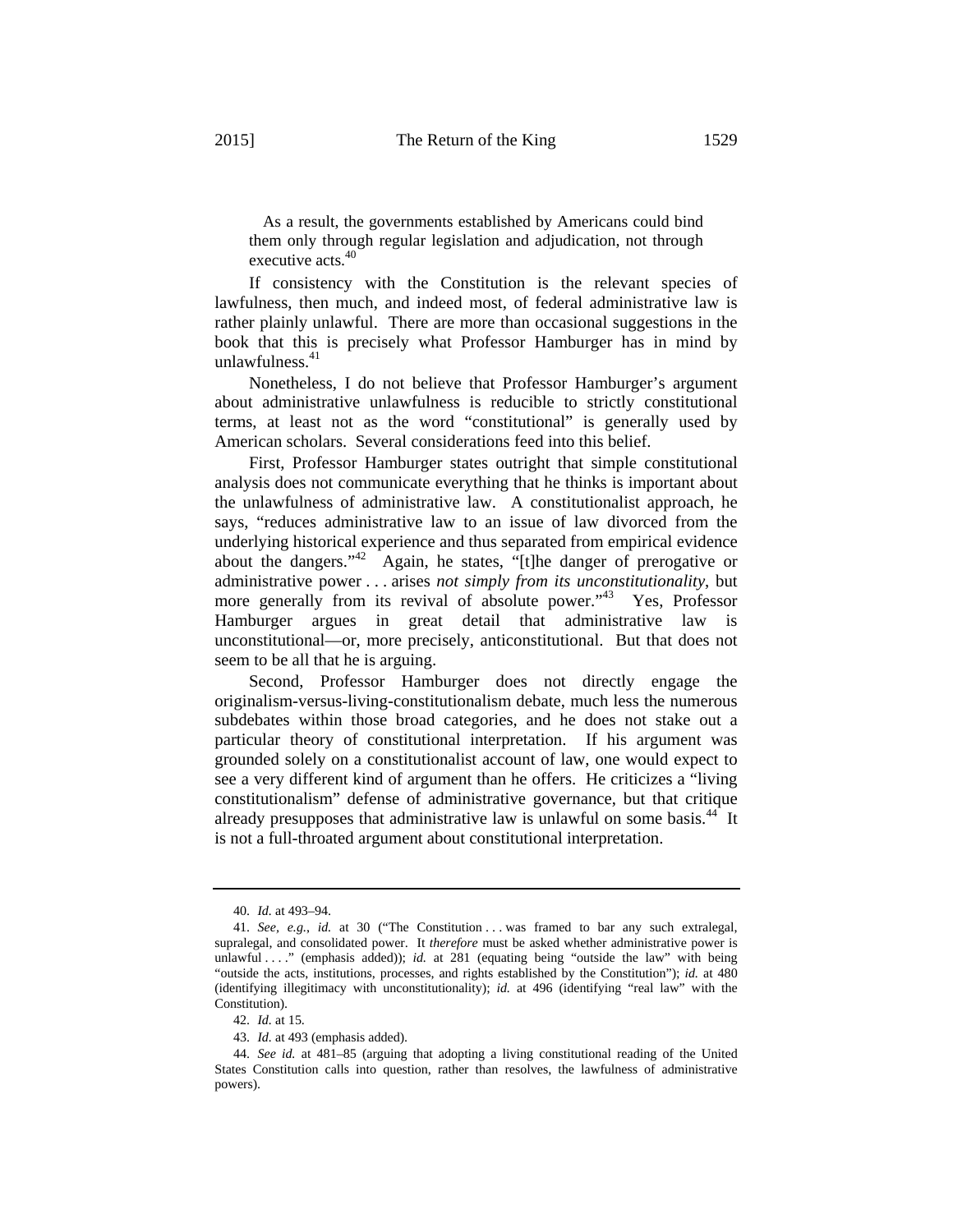Third, Professor Hamburger's argument is not only about the particular governmental scheme represented by the United States Constitution. At times his account of constitutionalism includes references to state constitutions, $45$  and at other times it seems to include the British constitution as well.<sup>46</sup> He often seems to use the term "constitutionalism" to describe a very broad set of principles that are part of the Anglo-American legal and political tradition rather than simply adherence to concrete norms in the United States Constitution.<sup>47</sup> Thus, his point seems to be that there is something lawless about administrative governance that goes above and beyond inconsistency with the governmental scheme embodied by the federal Constitution.

Fourth, when discussing the problem of subdelegation (of which I will say much more shortly), Professor Hamburger observes that subdelegation of legislative power "departs not merely from the constitution, but from republican government itself,"48 thereby suggesting a much deeper unlawfulness than mere (?) unconstitutionality.

If that is correct, so that lawfulness and unconstitutionality (in the sense of inconsistency with the United States Constitution) are not completely co-extensive terms in Professor Hamburger's analysis, then one might be tempted to conclude that Professor Hamburger is employing some conception of natural law, in which lawfulness is a concept that cannot be reduced to compliance with particular authoritative sources. But while there is nothing wrong (and, I happen to believe, a great deal right) about a natural law metaphysics, I do not think it is accurate to cast Professor Hamburger's argument in natural law terms either.

In support of some kind of natural law understanding of Professor Hamburger's argument, one could point to his account of legal obligation. "[A]dministrative governance," he writes, "is a sort of power that has long been understood to lack legal obligation. It is difficult to understand how laws made without representation, and adjudications made without independent judges and juries, have the obligation of law; instead, they apparently rest merely on government coercion."49 Indeed, administrative forms of governance are so fundamentally unlawful that they historically have served as grounds for revolution in both England and America,<sup>50</sup> thus suggesting that their unlawfulness goes beyond inconsistency with formal,

<sup>45.</sup> *E.g.*, *id.* at 494.

<sup>46.</sup> *See, e.g.*, *id.* at 12 (comparing prerogative adjudication and lawmaking in historical English legal systems with contemporary American administrative power).

<sup>47.</sup> *See, e.g.*, *id.* at 488–89 (identifying common elements of constitutional law across both American and British legal systems—for example, the inclusion of specific grants of legislative and judicial power).

<sup>48.</sup> *Id.* at 385.

<sup>49.</sup> *Id.* at 489.

<sup>50.</sup> *Id.*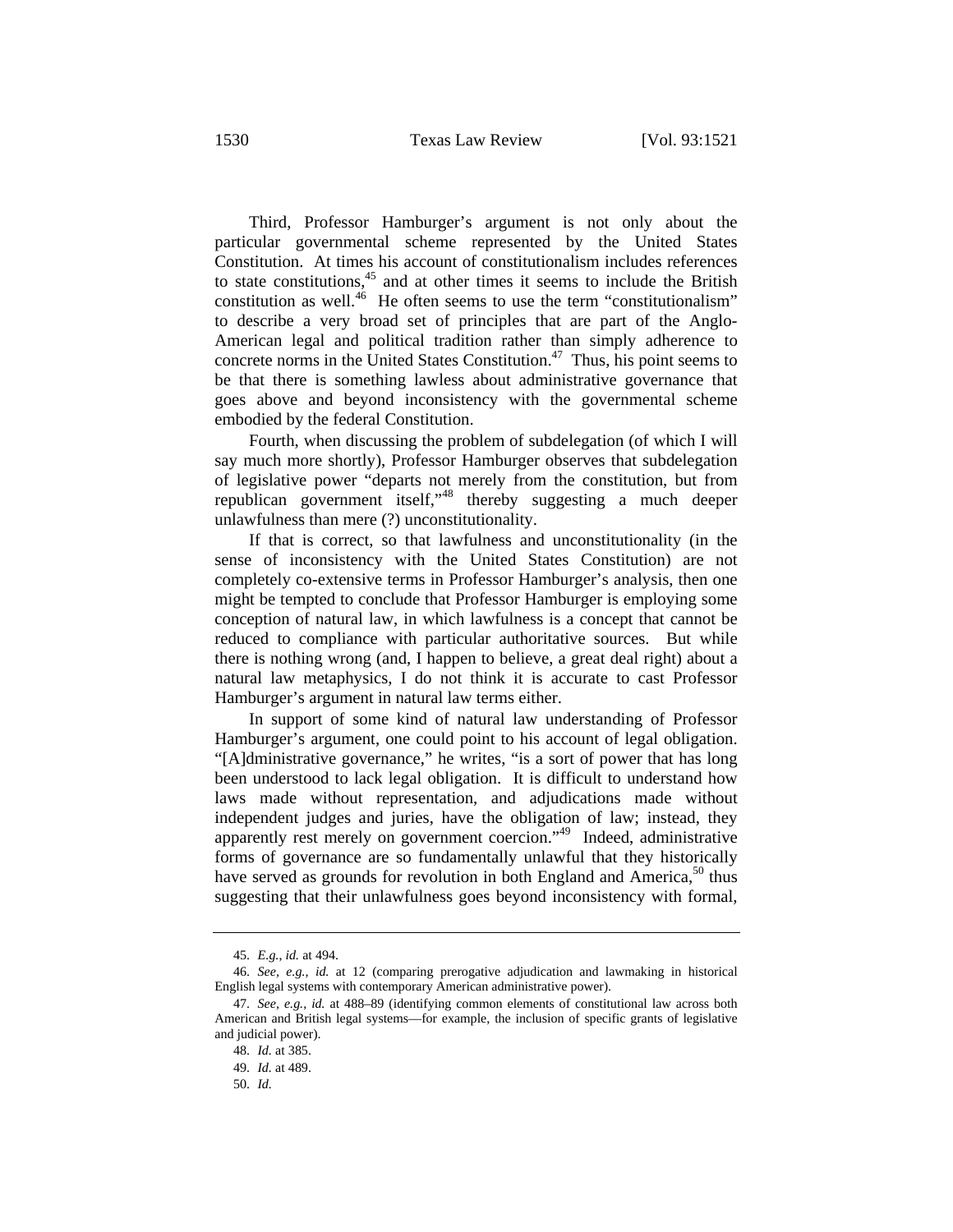positive norms. This notion is reinforced to some degree by Professor Hamburger's account of the binding quality of law. As I read Professor Hamburger, for something to be law it must be not simply coercively enforced but also perceived as binding, presumably through acquiring a representative pedigree.51 And "the postmedieval foundation of legal

obligation has been the consent of the people," $52$  which in a large society necessarily translates into government through representation.<sup>53</sup> "Early" Americans embraced this vision of consent and self-government. They assumed that legislation was without obligation unless the people imposed it on themselves in their representative legislature, and they eventually established the nation and its constitution on this ideal."<sup>54</sup> Importantly, Professor Hamburger presents this account of lawfulness as consent through representation as a *preconstitutional* norm that was the *foundation* for the actual Constitution (and the nation that it created) but not a *product* of that Constitution. Indeed, much of Professor Hamburger's account of this "central principle of American constitutional law"55 involves evidence from colonial times. Thus, one might think, Professor Hamburger's argument assumes that the very concept of law requires a normatively sound theory of representation to back it up.<sup>56</sup>

I believe that this comes closer to Professor Hamburger's real account of lawfulness than either definitional fiat or narrow constitutionalism, but it still leaves some questions. Bruce Ackerman has famously argued that the Constitution of 1788 was effectively "amended" during the New Deal to authorize precisely the kind of administrative governance to which Professor Hamburger objects.<sup>57</sup> I have elsewhere argued that Professor Ackerman's argument does not validate the administrative state,<sup>58</sup> and I am quite certain that Professor Hamburger would find Professor Ackerman's non-Article V "amendment" process lacking in transparency.<sup>59</sup> But suppose

<sup>51.</sup> *See id.* at 356 (illustrating, through the example of traffic laws, the difference between coercive enforcement and an obligation to follow the law).

<sup>52.</sup> *Id.*

<sup>53.</sup> *See id.* at 356–58 (tracing the development of the consent theory of obligation in the English Parliament's House of Commons, which is comprised of representatives of the people).

<sup>54.</sup> *Id.* at 358.

<sup>55.</sup> *Id.* at 358–60.

<sup>56.</sup> For Professor Hamburger's detailed response to those who would defend the "representative" character of administrative law through its link to presidentialism or some form of public participation, see *id.* at 360–69.

<sup>57.</sup> *See* 1 BRUCE ACKERMAN, WE THE PEOPLE: FOUNDATIONS 47–50 (1991) (postulating the New Deal era as a crucial period of constitutional transformation, dramatically increasing the Presidency's role in higher lawmaking).

<sup>58.</sup> Lawson, *supra* note 38, at 1250–52.

<sup>59.</sup> *See* HAMBURGER, *supra* note 1, at 482–83 (noting that the Constitution provides for structured deliberation and debate prior to amendment and that circumvention of that procedure via judicial decisions likely denies the public of proper notice and the opportunity to give adequate consent).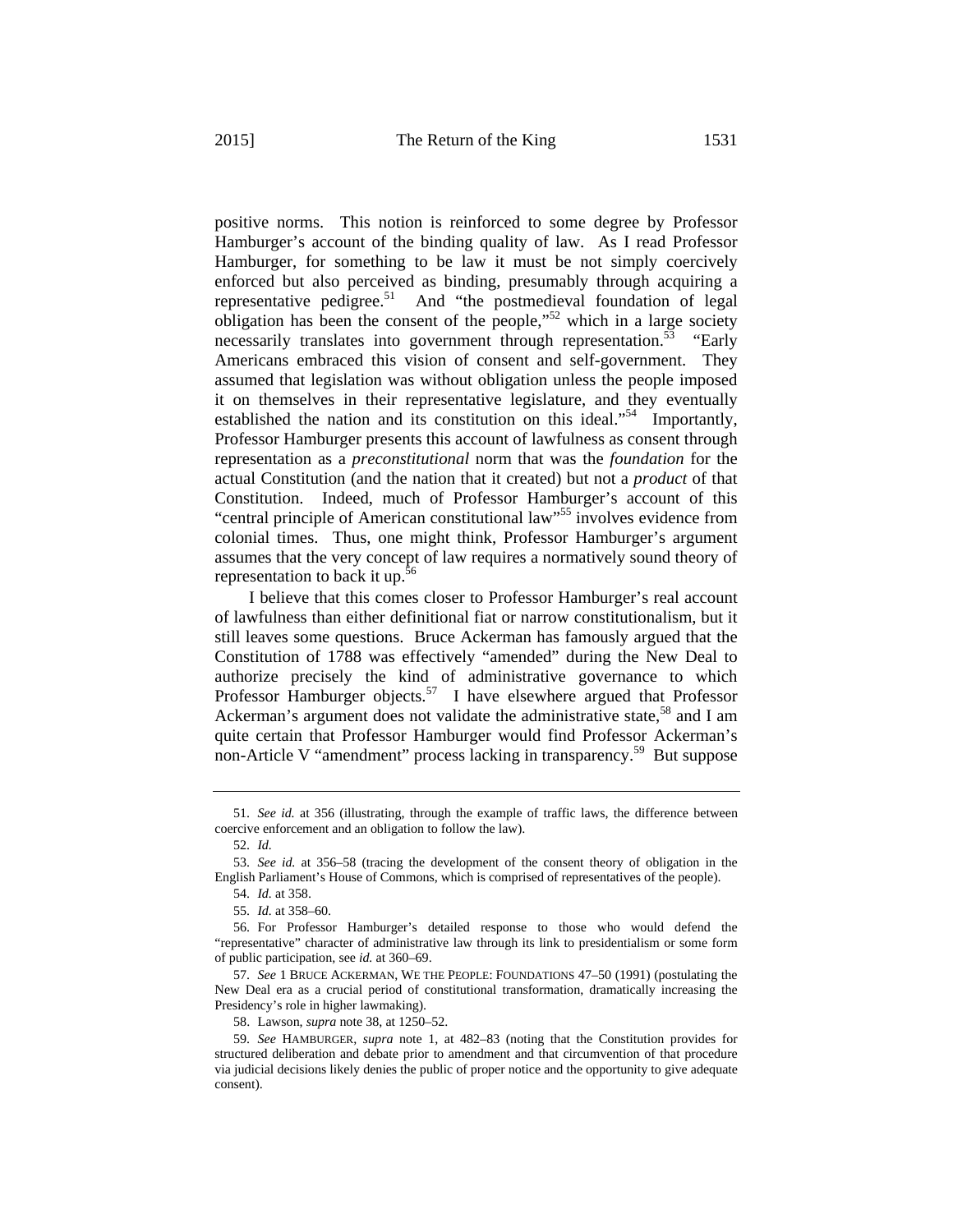that Professor Ackerman is "right" in some important sense involving constitutionalism. Or even more directly, suppose that some amendments validating administrative governance were formally adopted using the procedures of Article V. In those circumstances, one could not say that administrative governance was unconstitutional in the narrow sense of lacking conformance to the United States Constitution. But would it be lawful? A natural lawyer could comfortably say no if such a constitution is sufficiently lacking in normative bite. A positivist could also say no if there is some recognized norm of legality that is preconstitutional, to which any constitution must conform in order to be lawful and that rules out administrative governance as a valid form of social organization. Or one could, at that point, concede the legality of administrative law (without necessarily conceding its wisdom).

What would be Professor Hamburger's answer? In other words, what underlying conception of lawfulness drives his analysis? I honestly do not know, and for me that is the most nagging difficulty with this amazing book.

### II. Taking Subdelegation Seriously

Many of the issues involving administrative governance revolve around the problem of delegation of legislative authority. Administrative agencies make rules that have the force and effect of law—that function as though they are statutes—but that do not go through the constitutionally prescribed (and representative) lawmaking process. $60$  Because the Constitution provides that "[a]ll legislative Powers herein granted shall be vested in a Congress of the United States,"61 Congress is the only institution authorized to exercise federal legislative power. If agency rulemaking amounts to the exercise of legislative power, it is rather obviously forbidden by the Constitution—unless something in the Constitution authorizes Congress to delegate its legislative authority to another actor. Much of Professor Hamburger's book explains the origins and fundamentality of this nondelegation principle.<sup>62</sup> Without the shield of delegation, a great deal of

<sup>60.</sup> *See* U.S. CONST. art. I, § 7, cls. 2–3 (detailing the process of bill creation, objection, reconsideration, passage by the United States Congress, and bill approval by the President). Administrative agencies, of course, also issue adjudicative orders that function like court judgments but that do not have the procedural pedigree of legitimate court proceedings. Martin H. Redish, *Legislative Courts, Administrative Agencies, and the* Northern Pipeline *Decision*, 1983 DUKE L.J. 197, 216–17. I tried to find something with which to disagree in Professor Hamburger's too-lengthy-to-cite discussion of why administrative adjudication is unlawful but was unable to find enough of consequence to warrant discussion here. Suffice it to say that this discussion is among the best and most important in the book.

<sup>61.</sup> U.S. CONST. art. I, § 1.

<sup>62.</sup> *See, e.g.*, HAMBURGER, *supra* note 1, at 388–402 (exploring the delegation debate of administrative law and associated issues of subdelegation to municipalities, territories, military orders, and the judiciary).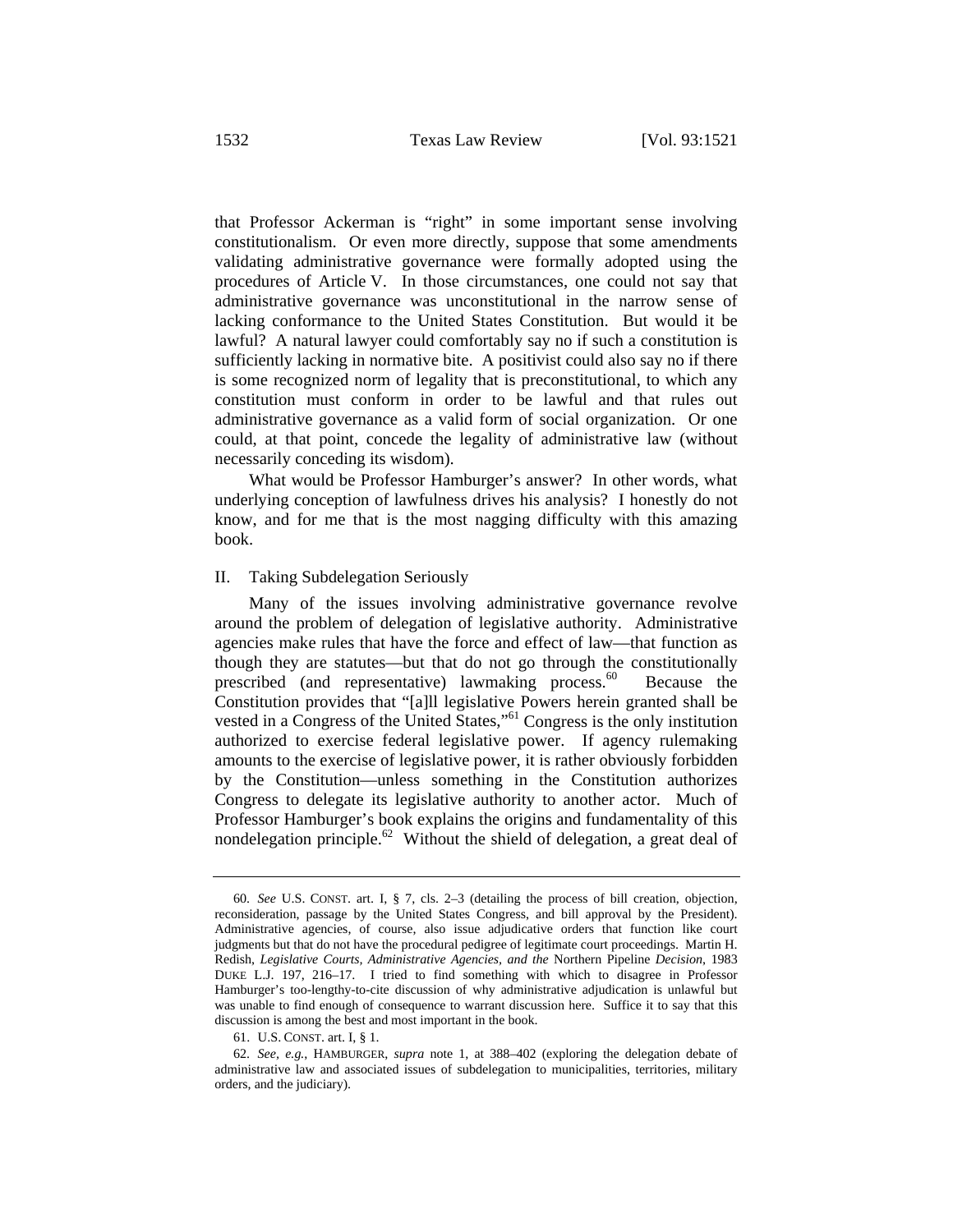modern executive action amounts to precisely the kind of prerogative or rump legislation that both British and American revolutionaries worked hard to abolish.

I have elsewhere written at great length, from the standpoint of formal constitutional analysis, about why many modern statutes constitute delegations of legislative power and thus fly in the face of the Constitution's allocation of institutional authority.63 Most of my prior writing focused on the Necessary and Proper Clause as the textual foundation for a constitutional nondelegation principle. Congress can only do anything, including authorize other agents to act, if there is some affirmative grant of power permitting it so to do. There is no express "delegation of legislative power" clause, so the question (my past analysis reasoned) is whether the Necessary and Proper Clause serves as an implicit authorization for delegations.<sup>64</sup>

Suppose, for example, that Congress mandates that all health insurance policies provide "essential health benefits" as part of their coverage.<sup>65</sup> Congress could enumerate by statute the precise content of what counts as "essential health benefits," but could it instead provide that the Secretary of Health and Human Services shall designate the appropriate "essential health benefits"?<sup>66</sup> The constitutional argument in favor of such a law would be that the instruction to the Secretary to define the relevant term is "necessary and proper for carrying into Execution<sup>"67</sup> the congressional scheme and is thus authorized on Congress's end. The Secretary, for his or her part, would simply be executing the law by following to the letter its instruction to fill out the law if he or she promulgated rules defining "essential health benefits," and what could be a more straightforward exercise of "executive Power"<sup>68</sup> than following to the letter the instruction in a statute?

<sup>63.</sup> *See* Gary Lawson, *Delegation and Original Meaning*, 88 VA. L. REV. 327, 339–40 (2002) [hereinafter Lawson, *Delegation and Original Meanings*] (criticizing the practice whereby legislative power is arguably improperly exercised under "the guise of interpretation"); Gary Lawson, *Discretion as Delegation: The "Proper" Understanding of the Nondelegation Doctrine*, 73 GEO. WASH. L. REV. 235, 249–67 (2005) (expounding on the argument that attaches a limiting function to the Necessary and Proper Clause).

<sup>64.</sup> Lawson, *Delegation and Original Meaning*, *supra* note 63, at 345–50.

<sup>65.</sup> Of course, Congress in reality—meaning constitutional reality, not political or doctrinal reality—has no enumerated power to regulate the content of insurance policies, but never mind for the moment. *See* Randy E. Barnett, *Commandeering the People: Why the Individual Health Insurance Mandate Is Unconstitutional*, 5 N.Y.U. J.L. & LIBERTY 581, 585–86 (2010) (arguing that Congress lacks power over the health insurance business under the original interpretation of the Commerce Clause).

<sup>66.</sup> *Cf.* 42 U.S.C. § 18022(b)(1) (2012) (instructing the Secretary of Health and Human Services to define "essential health benefits" that must be provided by qualified health plans that are authorized to be sold on exchanges under the Patient Protection and Affordable Care Act).

<sup>67.</sup> U.S. CONST. art. I, § 8, cl. 18.

<sup>68.</sup> U.S. CONST. art. II, § 1.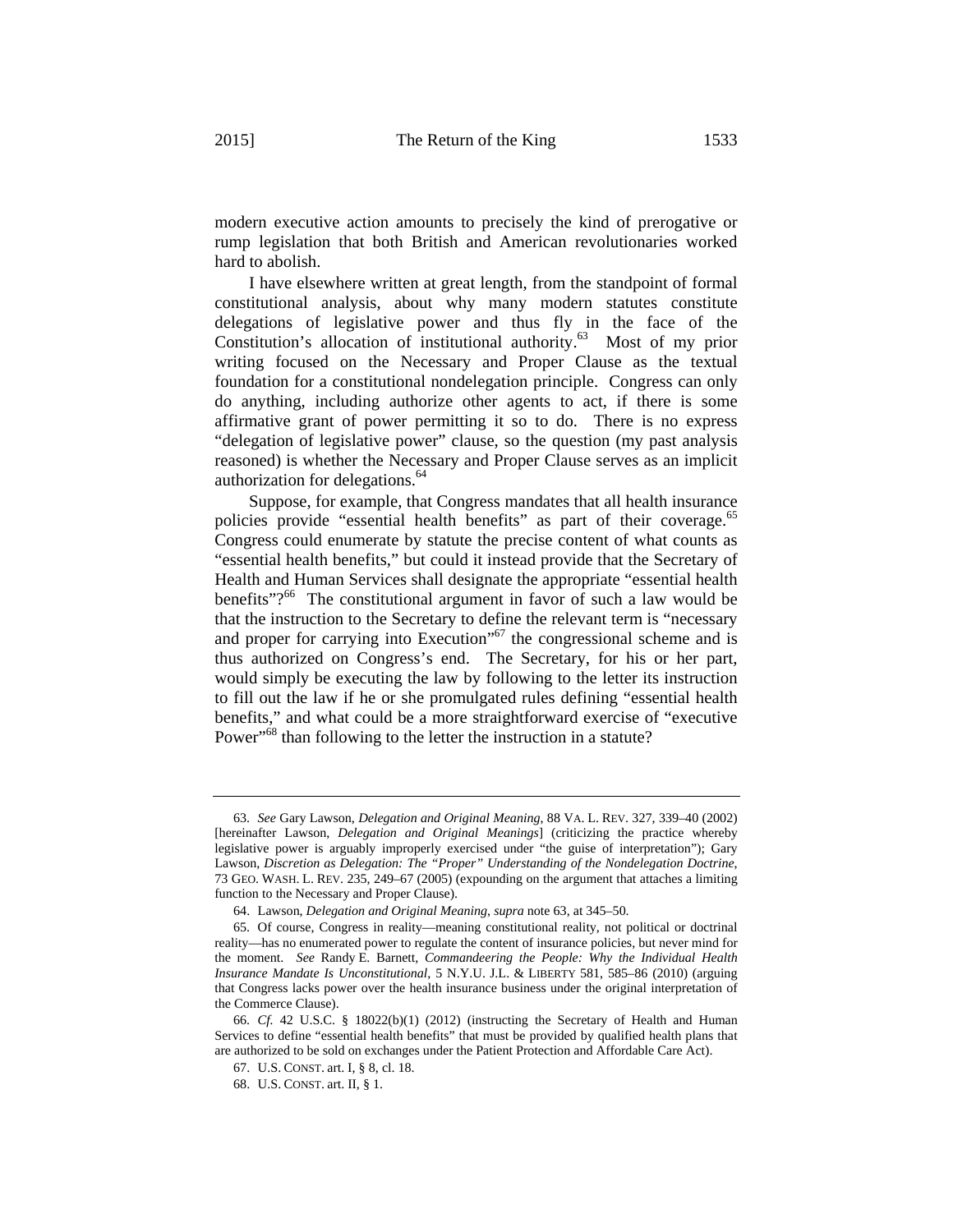In past years, I would have analyzed such a statute by asking two complementary questions: (1) whether it granted so much legislative-like discretion to executive agents that it was not a proper law for carrying federal power into effect and therefore exceeded Congress's power to enact and (2) whether it involved so much legislative-like discretion that it did not constitute executive power and thus exceeded the executive's power to implement. Professor Hamburger insists that this analysis, while fine as far as it goes, is impoverished and incomplete, because it overlooks "two more basic points"<sup>69</sup>:

 First, delegation is a principle underlying all grants of power by the people, and thus the barrier to subdelegation is not merely a doctrine or implication derived from the Constitution's text. And because the barrier to subdelegation arises from the initial delegation of power by the people, it precludes much more than the subdelegation of legislative power through the necessary and proper clause. More broadly, it bars any subdelegation of legislative power. 70

Professor Hamburger is absolutely right on all fronts, and any sound analysis of delegation must take his argument into account.<sup>71</sup>

For starters, he is right that one should never speak of the "delegation" of congressional legislative authority. One instead should speak of its "subdelegation."<sup>72</sup> This is not a mere matter of terminology; it goes to the substance of the constitutional problem with executive (and, for that matter, judicial) exercises of lawmaking discretion. The Constitution creates all of the institutions of the national government and vests them with all of the powers that they have. In that sense, the "legislative Powers herein granted $173$  to Congress are a delegation of those powers from "We the People" who initially possessed them.<sup>74</sup> If Congress attempts to pass those powers onto someone else, it is attempting to delegate a delegated power, which is subdelegation. Both constitutional and conceptual analysis must thus focus on the propriety vel non of subdelegation of legislative authority.

Professor Hamburger is also right that, once viewed as subdelegation, *all* transfers of legislative power are invalid, whether effectuated through the Necessary and Proper Clause or some other means. The principle

<sup>69.</sup> HAMBURGER, *supra* note 1, at 379 n.b.

<sup>70.</sup> *Id.*

<sup>71.</sup> Since my previous analysis did not take into account Professor Hamburger's not-yetexistent book, does that mean that this analysis was unsound? In some respects yes—which I hope to rectify in this Review.

<sup>72.</sup> *Id.* at 377.

<sup>73.</sup> U.S. CONST. art. 1, § 1.

<sup>74.</sup> U.S. CONST. pmbl. On the significance of "We the People" as the legal authors of the Constitution, see generally Gary Lawson & Guy Seidman, *Originalism as a Legal Enterprise*, 23 CONST. COMMENT. 47 (2006).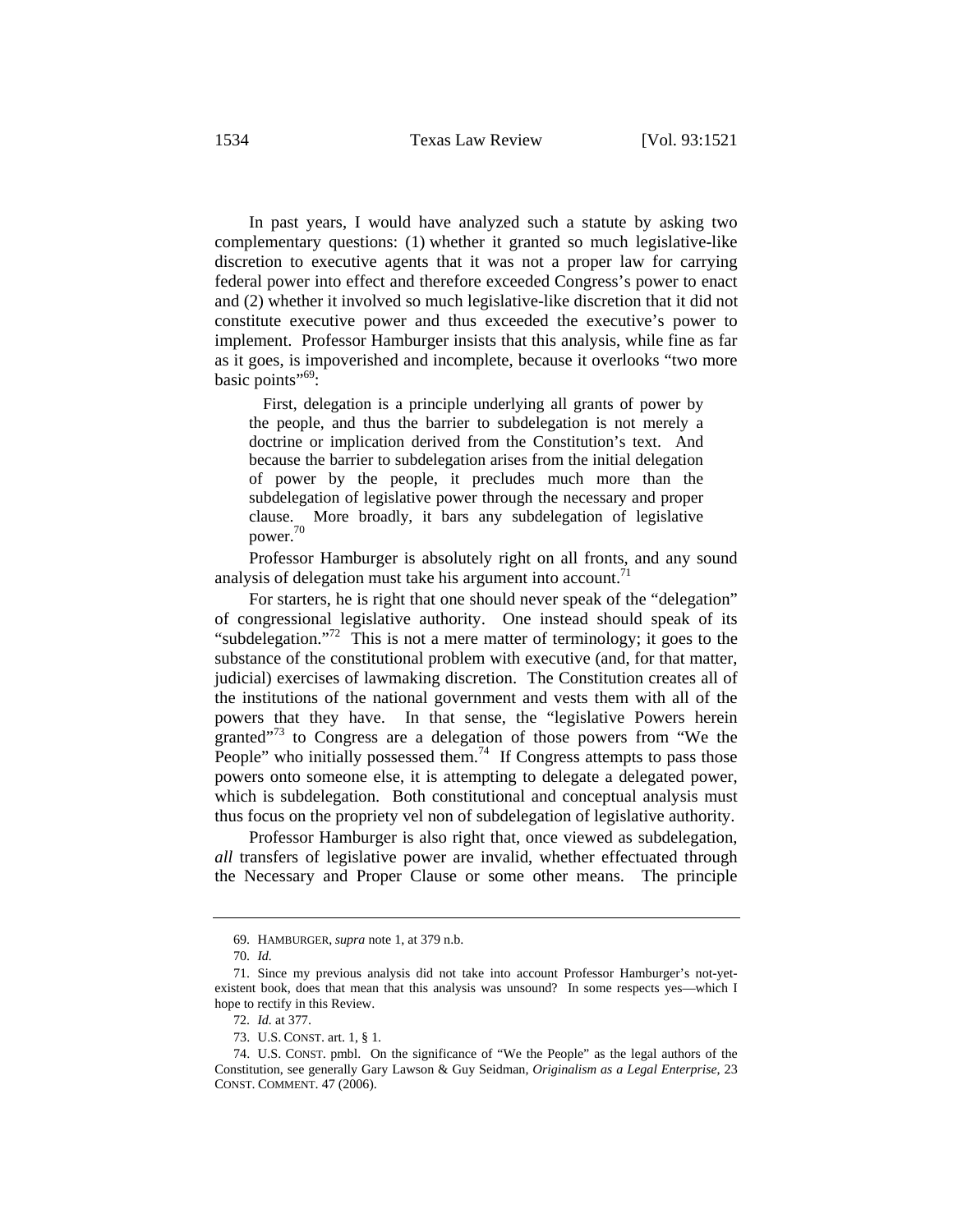If there is any textual hook through which Professor Hamburger's historical account of subdelegation finds constitutional expression, it is the Preamble. The Preamble provides:

 We the People of the United States, in Order to form a more perfect Union, establish Justice, insure domestic Tranquility, provide for the common defense, promote the general Welfare, and secure the Blessings of Liberty to ourselves and our Posterity, do ordain and establish this Constitution for the United States of America.<sup>75</sup>

By "ordain[ing] and establish[ing]" the various institutions of governance created by the Constitution, "We the People" purported to authorize various agents—Congress, the President, the Vice President, the federal courts, appointed federal officers, presidential electors, amending conventions, and in a few instances state officials—to manage some portion of "We the People['s]" affairs. Instruments that authorize some people to exercise power on behalf of others were commonplace in the eighteenth century—as they are today. Guardians, executors, factors, attorneys under powers or letters of attorney, and the like all function as fiduciaries, exercising power on behalf of others pursuant to authorization through "agency instruments." In form, the Constitution is an agency instrument within this broad category. It is, as James Iredell termed it at the North Carolina ratifying convention, "a great power of attorney."76

A full discussion of the reasons for viewing the Constitution in agency or fiduciary terms and the implications of that characterization of the document for constitutional interpretation would require a book. Such a book is forthcoming; $^{77}$  until then, one can find a brief introduction to the argument in a short article<sup>78</sup> and foundational background in several articles by Robert Natelson,<sup>79</sup> who deserves credit for reintroducing the fiduciary

<sup>75.</sup> U.S. CONST. pmbl.

<sup>76. 4</sup> THE DEBATES IN THE SEVERAL STATE CONVENTIONS ON THE ADOPTION OF THE FEDERAL CONSTITUTION, AS RECOMMENDED BY THE GENERAL CONVENTION AT PHILADELPHIA, IN 1787, at 148 (Jonathan Elliot ed., 2d ed. 1836).

<sup>77.</sup> GARY LAWSON & GUY I. SEIDMAN, "A GREAT POWER OF ATTORNEY": UNDERSTANDING THE FIDUCIARY CONSTITUTION (forthcoming).

<sup>78.</sup> Gary Lawson, Guy I. Seidman & Robert G. Natelson, *The Fiduciary Foundations of Federal Equal Protection*, 94 B.U. L. REV. 415, 428–30 (2014).

<sup>79.</sup> *See* Robert G. Natelson, *The Constitution and the Public Trust*, 52 BUFF. L. REV. 1077, 1083–86 (2004) (highlighting the fiduciary principles underlying the Constitution's nativity and adoption); Robert G. Natelson, *The Legal Origins of the Necessary and Proper Clause*, *in* GARY LAWSON, GEOFFREY P. MILLER, ROBERT G. NATELSON & GUY I. SEIDMAN, THE ORIGINS OF THE NECESSARY AND PROPER CLAUSE 52 (2010) [hereinafter Natelson, *The Legal Origins*] (introducing and subsequently defending the proposition that the Necessary and Proper Clause should "be exercised in accordance with fiduciary principles—and in particular, in accordance with the principles of agency"). I am profoundly grateful to Rob Natelson for pointing my eyes at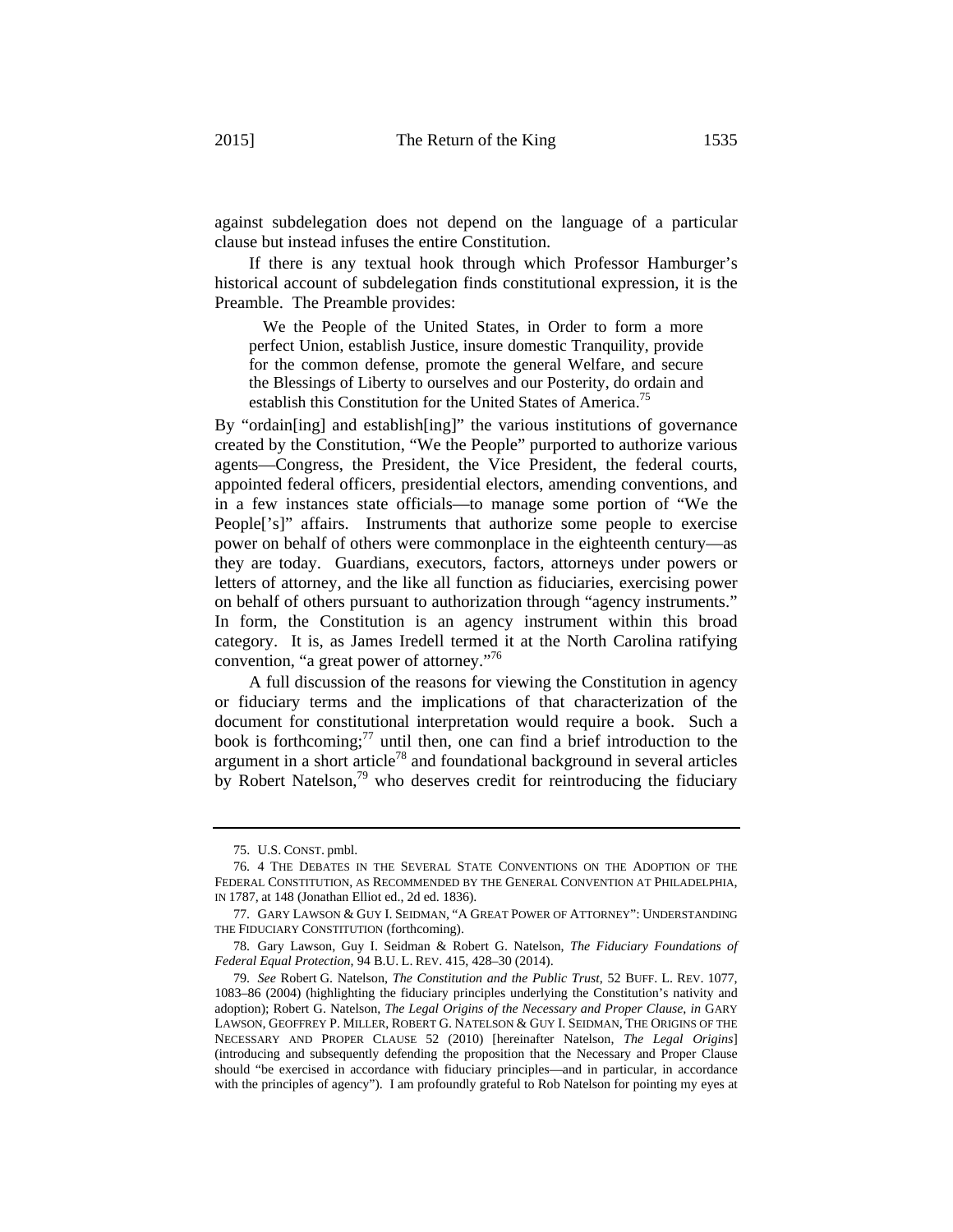conception of the Constitution into modern law and scholarship. For now, the key point is that agency instruments in the eighteenth century—and today—were read in light of a thick set of interpretative rules. One of the most basic interpretative features of agency or fiduciary instruments is that agents exercising delegated power generally *could not subdelegate that power without specific authorization in the instrument*. Rob Natelson has articulated the relevant background rule as of the late eighteenth century:

 When not authorized in the instrument creating the relationship, fiduciary duties were nondelegable. The applicable rule was *delegatus non potest delegare—*the delegate cannot delegate. As Matthew Bacon phrased it in his *A New Abridgment of the Law*, "One who has an Authority to do an Act for another, must execute it himself, and cannot transfer it to another; for this being a Trust and Confidence reposed in the Party, cannot be assigned to a Stranger." In England, positions whose holders could assign them to others were designated "offices of profit," but positions that were unassignable without prior authorization were "offices of trust."80

Thus, because the Constitution is a species of agency instrument, the presumption is that delegated powers cannot be subdelegated absent an express delegation authorization. There is no such express delegation clause. The Necessary and Proper Clause is not nearly express enough to authorize delegation of legislative power. Indeed, as my previous arguments demonstrate at length, the Necessary and Proper Clause is more easily read, in the context of the Constitution, affirmatively to forbid delegations than affirmatively to permit them.

The agency law conception of the Constitution, and its implication of non-subdelegation of legislative authority, gibes perfectly with Professor Hamburger's historical analysis of the problem of subdelegation (which, I submit, is quite likely the consequence of both arguments being correct). Indeed, after tracing the prohibition on legislative delegation from John Locke through Whig theory through Tory arguments into American republican theory,<sup>81</sup> Professor Hamburger explicitly notes the agency law connection to delegation:

[I]f the principal selects his agent for her knowledge, skill, trustworthiness, or other personal qualities, he presumably gave the power to her, not anyone else. Of course, a principal could expressly authorize subdelegation, but he could not otherwise be understood to have intended this. . . .

the obvious agency law character of the Constitution, which I somehow missed for two decades even while studying a clause (the Necessary and Proper Clause) that plainly exemplifies it.

<sup>80.</sup> Natelson, *The Legal Origins*, *supra* note 79, at 58–59 (footnote omitted).

<sup>81.</sup> HAMBURGER, *supra* note 1, at 380–85.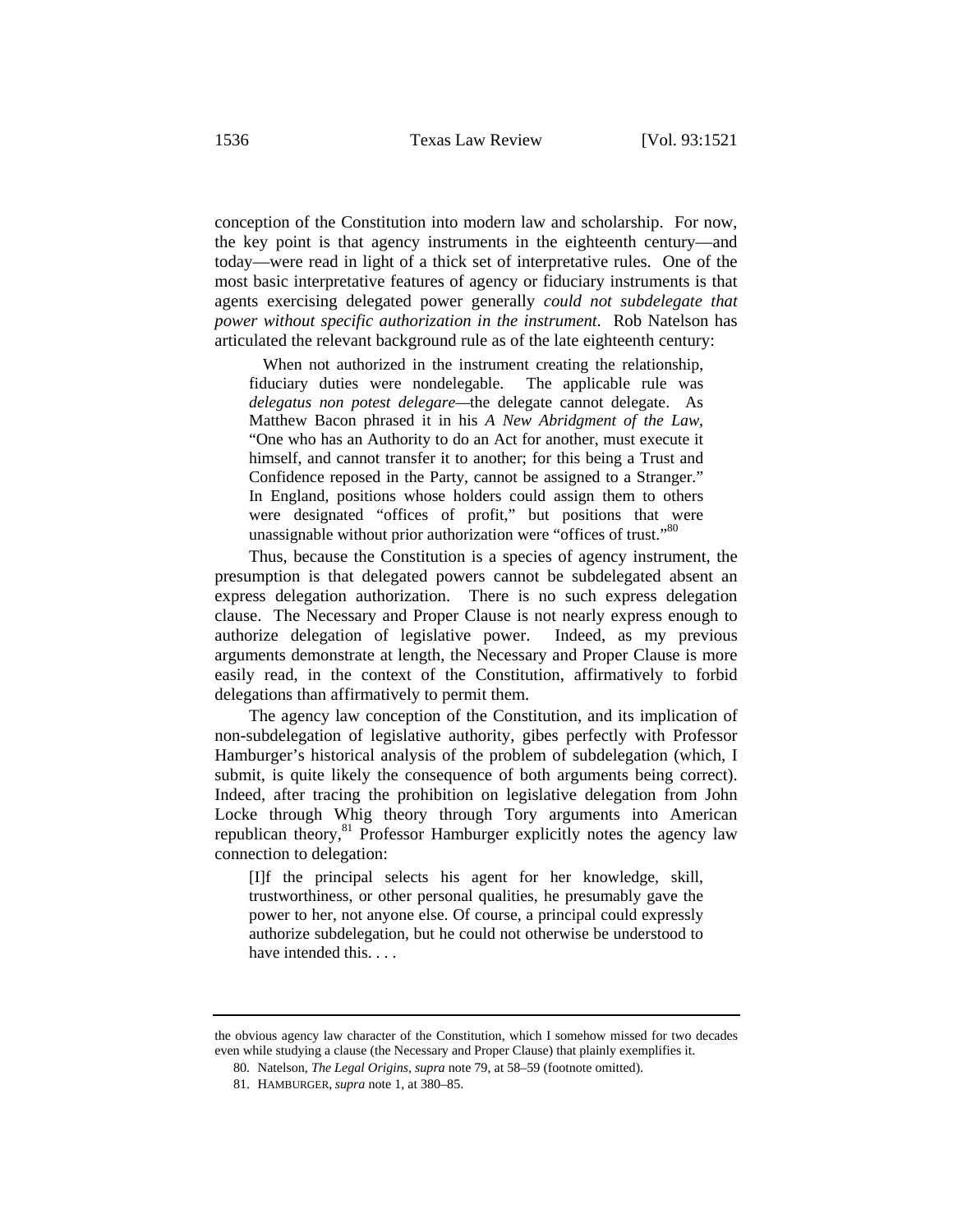On such reasoning, the principle of delegation bars any subdelegation of legislative powers to Congress. . . . The people, moreover, specify that they grant the legislative powers to a Congress "consist[ing] of a Senate and House of Representatives," with members chosen in specified ways. The delegation to Congress thus is to a body chosen for its institutional qualities, including members chosen by their constituents for their personal qualities. Congress and its members therefore cannot subdelegate their power. 82

The overwhelming force of these considerations can be seen graphically by examining a list of constitutional provisions and subsequent amendments that deal with the selection, structure, and operation of Congress. This list does *not* include provisions that describe the scope of Congress's legislative powers or prescribe the requirements for valid lawmaking; it includes only provisions dealing with the *composition* and *mechanics* of the federal legislature:

Article I, § 1 Article I, § 2, cl. 1 Article I, § 2, cl. 2 Article I, § 2, cl. 3 Article I, § 2, cl. 4 Article I, § 2, cl. 5 Article I, § 3, cl. 1 Article I, § 3, cl. 2 Article I, § 3, cl. 3 Article I, § 3, cl. 4 Article I, § 3, cl. 5 Article I, § 4, cl. 1 Article I, § 4, cl. 2 Article I, § 5, cl. 1 Article I, § 5, cl. 2 Article I, § 5, cl. 3 Article I, § 5, cl. 4 Article II, § 2, cl. 3 Article II, § 3 Amend. XIV, § 2 Amend. XIV, § 3 Amend. XV Amend. XVII Amend. XIX

<sup>82.</sup> *Id.* at 386.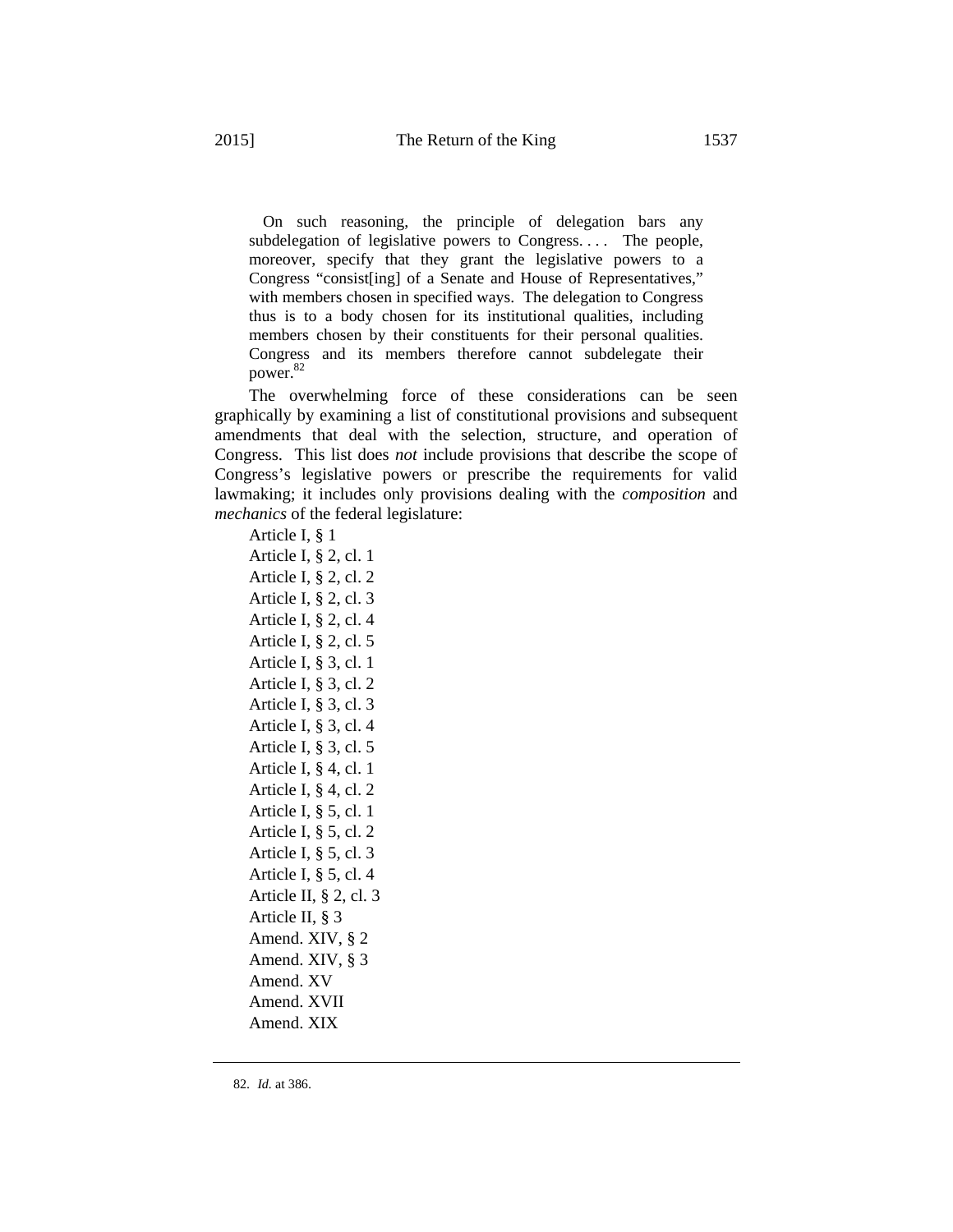Amend. XX Amend. XXIV Amend. XXVI Amend. XXVII.

In view of the attention paid by the Constitution to the selection and activity of the members of Congress, it is nothing short of farcical to argue that the Constitution implicitly countenances delegation of legislative authority through the backdoor of the Necessary and Proper Clause. No agency instrument would contain such detailed selection procedures and then implicitly allow an end run around them. It is not an argument that can be advanced with a straight face by an honest interpreter.<sup>83</sup>

One short detour before the payoff from this analysis: Just as the Constitution contains no clause explicitly authorizing the delegation of legislative power, it also contains no clauses authorizing delegation of executive or judicial power. Are those powers also nondelegable? The answer is yes. In the case of judicial power, judges who, either from laziness or incapacity, delegate the decision-making task to others, such as law clerks, are breaching their fiduciary duties and should be impeached and removed from office. The case of executive power is a bit more involved but ultimately the same. The President need not personally perform every executive function, such as investigations and prosecutions, because the "executive Power" vested in the President is the power *either* personally to execute the  $law<sup>84</sup>$  *or* to supervise its execution by subordinates.<sup>85</sup> A president who shirks both of those duties in favor of, for example, extensive golf outings is breaching a fiduciary duty and should be impeached and removed from office. But the nature of executive power leaves room for more dispersal of that power to subordinates than is the case with either the judicial or legislative powers.

Professor Hamburger seems to believe that some portion of the executive power can be allocated to subordinates because the Article II Vesting Clause does not say that *all* "executive Power" is vested in the President.<sup>86</sup> The Constitution, however, vests "[t]he" executive power meaning all of the executive power—in the President. $87$  There is no executive power remaining to be vested in anyone else. If Congress grants

<sup>83.</sup> So am I saying that constitutional defenders of delegation are dissemblers or dishonest? Not at all. It may well be that they simply are not interpreters. There are, after all, a great many things—and quite possibly many valuable or interesting things—that one can do with a constitutional text other than interpret it.

<sup>84.</sup> U.S. CONST. art. II, § 1, cl. 1.

<sup>85.</sup> U.S. CONST. art. II, § 3.

<sup>86.</sup> *See* HAMBURGER, *supra* note 1, at 387 (stressing that by referring to "*all* legislative powers," the plain language of the Constitution does not authorize Congress to subdelegate its powers).

<sup>87.</sup> U.S. CONST. art. II, § 1, cl. 1.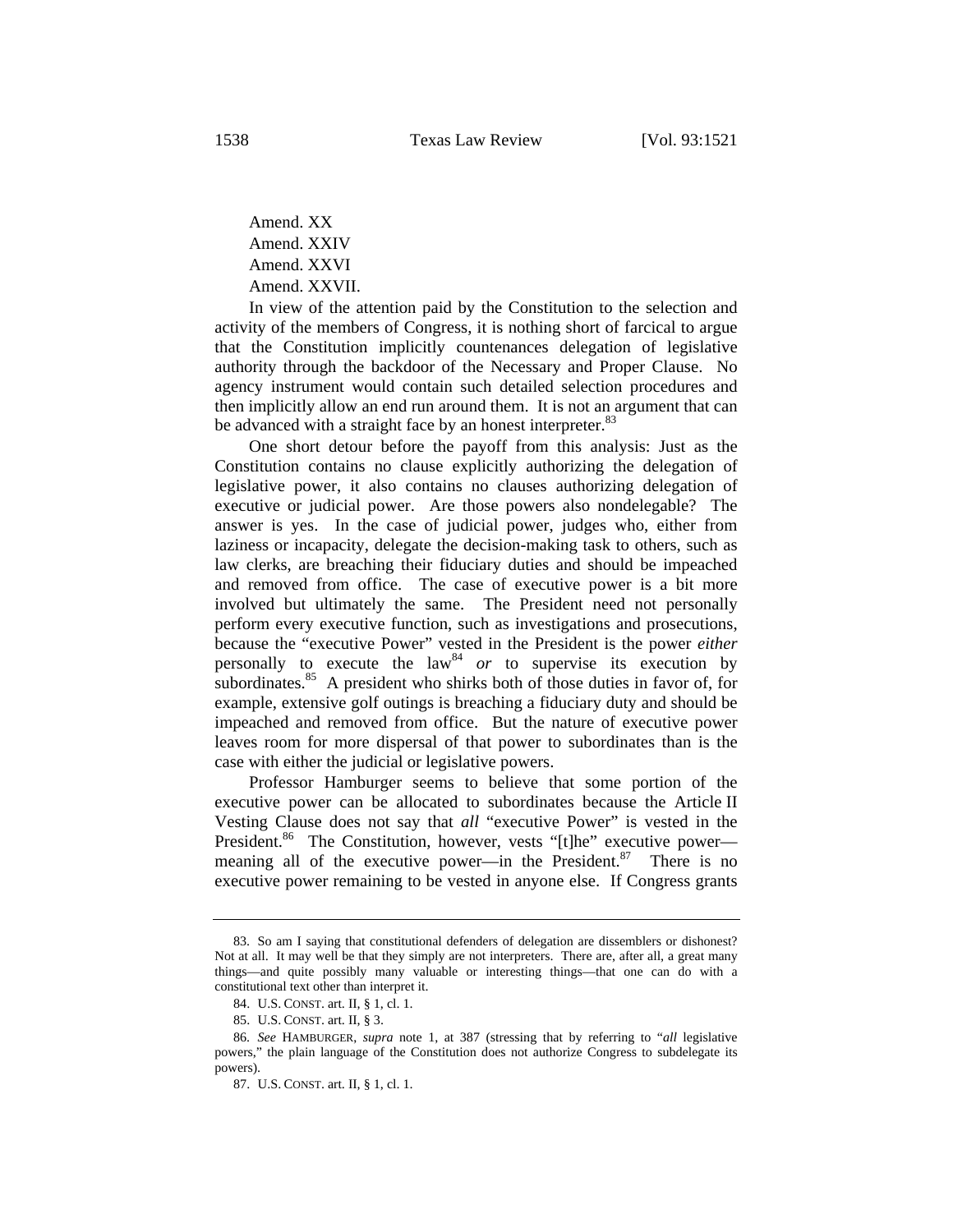power to a subordinate executive official, that executive power automatically vests in the President by virtue of the Article II Vesting Clause. The Constitution creates a unitary executive.<sup>88</sup>

So what kind of power do subordinate executive officials exercise when they apply statutes? The answer is, of course: executive power. Officers exist precisely in order to carry laws into effect; their power to do so is what makes them officers. $89$  A law creating executive officers, who can then carry laws into effect, is the quintessential law "necessary and proper *for carrying into Execution*" federal powers.<sup>90</sup> The Constitution thus specifically contemplates the creation of officials other than the President who will exercise executive power. The Article II Vesting Clause provides, however, that whenever an official is granted power to execute federal law, the President is also granted that power whether or not the statute so specifies, along with a corresponding obligation either to exercise the power personally or to supervise its execution. That ultimate power of exercise or supervision cannot be delegated. Thus, there is no problem at all with Congress authorizing subordinate officials to exercise executive power—so long as that exercise is subject to supervision, oversight, and, if necessary, veto by the President.

Can one argue that Congress similarly satisfies its constitutional obligations by supervising the exercise of lawmaking power by agencies? One can argue anything; the question is whether the argument is good or bad, and this argument would be very, very bad. Legislative power and executive power are different powers, which is why they are vested in different institutions and subject to different procedural and substantive checks. The Constitution specifies precisely how legislative power must be exercised: Article I, Section 7 is quite detailed on the point. There is nothing in that Section about alternative lawmaking methods subject to congressional supervision. There is nothing in the centuries-old Anglo-American conception of legislative power, as it would have been understood by a reasonable person in 1788, which treats legislative power as a supervisory power over other legislators. Gooses and ganders may take the same sauces, but legislative power and executive power are very different birds.

Executive power can be dispersed, up to a point, because of the nature of the power, but legislative power is not divisible in this fashion. Representative William Findley of Pennsylvania expressed this idea very

<sup>88.</sup> Steven G. Calabresi & Kevin H. Rhodes, *The Structural Constitution: Unitary Executive, Plural Judiciary*, 105 HARV. L. REV. 1153, 1159 (1992); Steven G. Calabresi, *The Vesting Clauses as Power Grants*, 88 NW. U. L. REV. 1377, 1378 (1993).

<sup>89.</sup> The Supreme Court was absolutely right to define officers of the United States for purposes of the Appointments Clause as "any appointee exercising significant authority pursuant to the laws of the United States . . . ." Buckley v. Valeo, 424 U.S. 1, 126 (1976) (per curiam).

<sup>90.</sup> U.S. CONST. art. I, § 8, cl. 18 (emphasis added).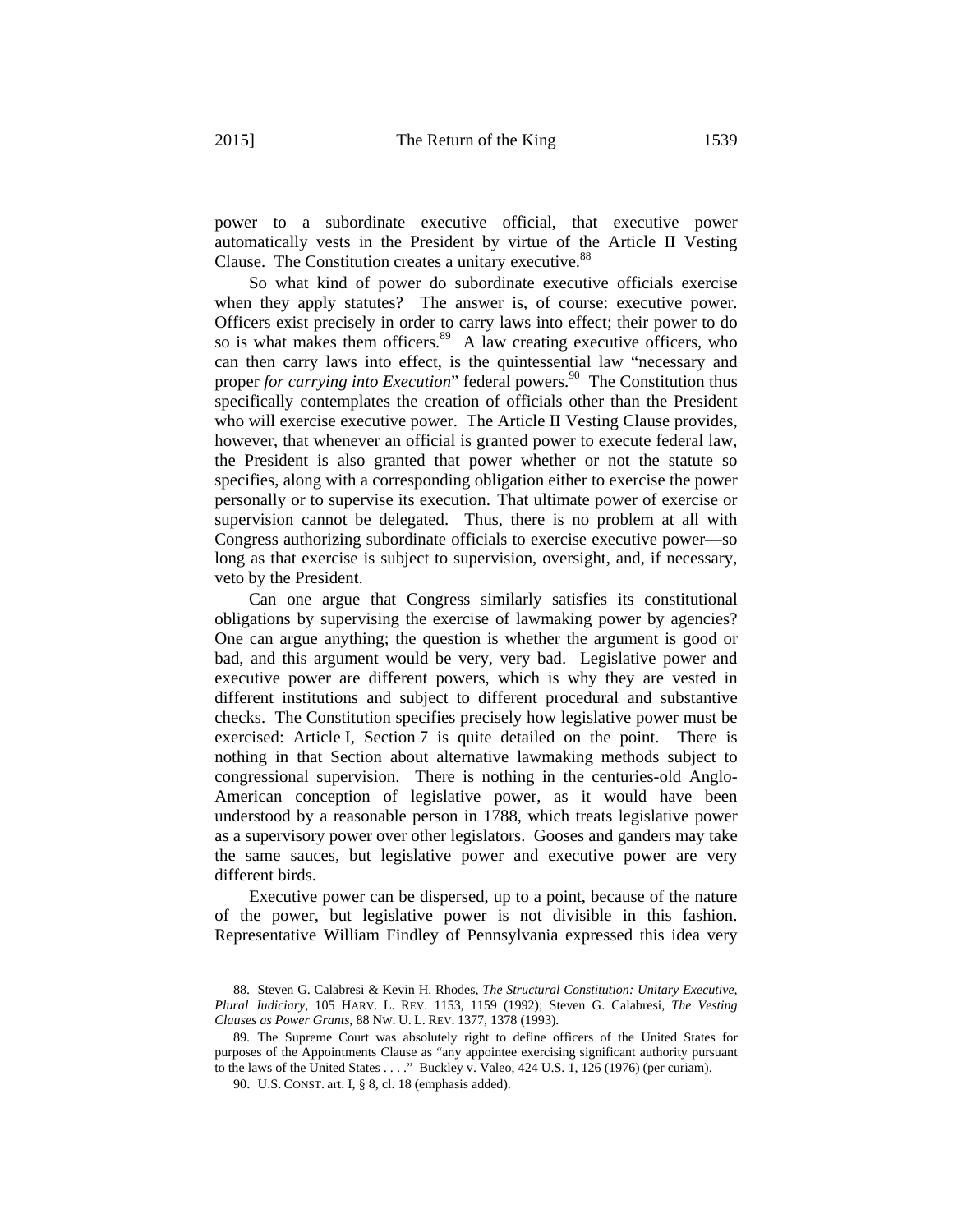eloquently in 1792 when he declared that "it is of the nature of Executive power to be transferrable to subordinate officers; but Legislative authority is incommunicable, and cannot be transferred."<sup>91</sup> End of detour.

What does it matter whether a non-subdelegation principle is found in the Necessary and Proper Clause or in the background rule of agency instruments? For most of the agency actions that concern Professor Hamburger's book, it matters not a bit. It makes a difference only when someone attempts to justify subdelegation through some mechanism other than the Necessary and Proper Clause. The most obvious candidate is the Territory and Property Clause of Article IV, which grants Congress "Power to dispose of and make all needful Rules and Regulations respecting the Territory or other Property belonging to the United States . . . . "<sup>92</sup> This clause could be thought to authorize broad delegations to executive officials in federal territories and over federal property management—and I once so believed.<sup>93</sup> I was wrong<sup>94</sup> and Professor Hamburger is right that all exercises of federal power are subject to the non-subdelegation rule. Does that mean that Congress must pass meaningful rules for the management of the one-third of the nation's land mass owned by the federal government? Yes, that is what it means. This is not a startling conclusion, as the Constitution never contemplated that Congress would maintain ownership and control over one-third of the nation's land mass. If managing that property is too much for Congress, Congress needs to unload the property either onto states or private citizens. Does this mean that Congress cannot allow self-government in federal territories because territorial legislatures violate the non-subdelegation doctrine? Professor Hamburger sees territorial governance as a limited and justified exception to the nonsubdelegation principle,  $95$  though I frankly find his reasons for justifying it difficult to grasp.<sup>96</sup> More than two decades ago, I disagreed and argued that territorial legislatures were unconstitutional.<sup>97</sup> I changed my mind after deciding that the Necessary and Proper Clause, which is not needed to create territorial legislatures, was the source of the non-subdelegation

<sup>91. 3</sup> ANNALS OF CONG. 712 (1792). Of course, perhaps the reporter rather than Representative Findley was eloquent; the accuracy of the Annals of Congress in those days is quite spotty. *See* James H. Hutson, *The Creation of the Constitution: The Integrity of the Documentary Record*, 65 TEXAS L. REV. 1, 36 (1986) (describing the egregious inaccuracies of one early congressional reporter).

<sup>92.</sup> U.S. CONST. art. IV, § 3, cl. 2.

<sup>93.</sup> Lawson, *Delegation and Original Meaning*, *supra* note 63, at 392–94.

<sup>94.</sup> *See* Lawson et al., *supra* note 78, at 448 n.173 (confessing error).

<sup>95.</sup> HAMBURGER, *supra* note 1, at 389–90.

<sup>96.</sup> I do not mean by this, as is sometimes connoted, that they are bad reasons. I mean that they are difficult to grasp. I literally do not understand them and therefore cannot judge them to be good or bad.

<sup>97.</sup> Gary Lawson, *Territorial Governments and the Limits of Formalism*, 78 CALIF. L. REV. 853, 900–05 (1990).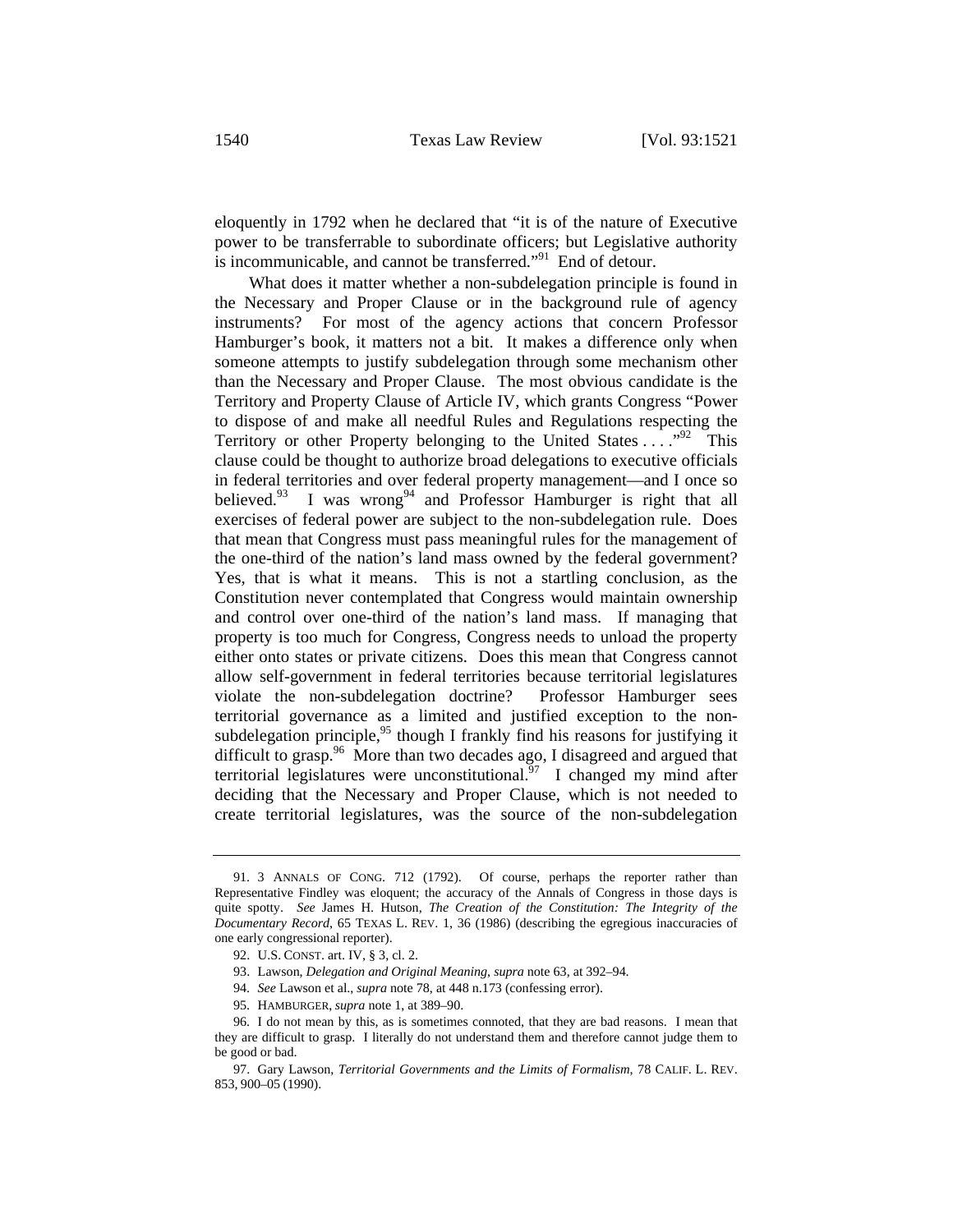principle, but I now think I was right the first time. If that conclusion seems hard to swallow, it would not be difficult to devise fast-track legislative methods for rubber-stamping the work product of territorial legislatures and giving it the formal imprimatur of the Constitution's lawmaking process.

Thus, Professor Hamburger and I disagree on some minor aspects of delegation, but we agree on the big picture: there is no constitutional authorization for subdelegation of legislative power. The devil, however, is often in the details, and the details of subdelegation can be quite vexing.

Suppose that Congress enacts a statute requiring employers to bargain collectively with recognized groups of "employees." A group of foremen, who "carry the responsibility for maintaining quantity and quality of production, subject, of course, to the overall control and supervision of the management," $8\$ <sup>8</sup> seeks recognition as a bargaining unit. In one sense, the foremen are obviously "employees" because the company pays their salaries. But the company also pays the salary of the CEO, so the statute must have something more specific in mind by the term "employee" than simply a contractual relationship with a company. Foremen have responsibility, including possibly disciplinary responsibility, over other employees, but it seems unlikely that the statutory term "employee" means only those people with no responsibility. The applicability of the statute in these circumstances is not absolutely clear.

If the case goes directly to a court—pretend for the moment that there is no National Labor Relations Board—should the court rule that the statute is invalid because it unconstitutionally delegates legislative power to the court? I believe that Professor Hamburger would say no. Certainly, this statute requires a degree of interpretation in these circumstances. But more facts about the particular duties of the foremen, the relationship of the foremen to the company's senior management and lower level workers, the customs and practices in the relevant industry, the surrounding context of the statute, etc. might shed light on the proper application of the statute. One can imagine a theory of statutory interpretation, and even multiple theories of statutory interpretation, that could ultimately find a resolution to this question. This kind of interpretative enterprise, using "artificial reason and judgment of law,"<sup>99</sup> seems part and parcel of the judicial office. Statutes do not delegate legislative authority merely by failing to resolve every possible application on their faces. Interpretation is an activity distinct from lawmaking.

<sup>98.</sup> Packard Motor Car Co. v. NLRB, 330 U.S. 485, 487 (1947). This example is based on *Packard*—for no better reason than that I opened my Administrative Law casebook to the page containing it.

<sup>99.</sup> HAMBURGER, *supra* note 1, at 54 (quoting *Prohibition del Roy*, 12 REPORTS 63–65 (1608) (internal quotation marks omitted)).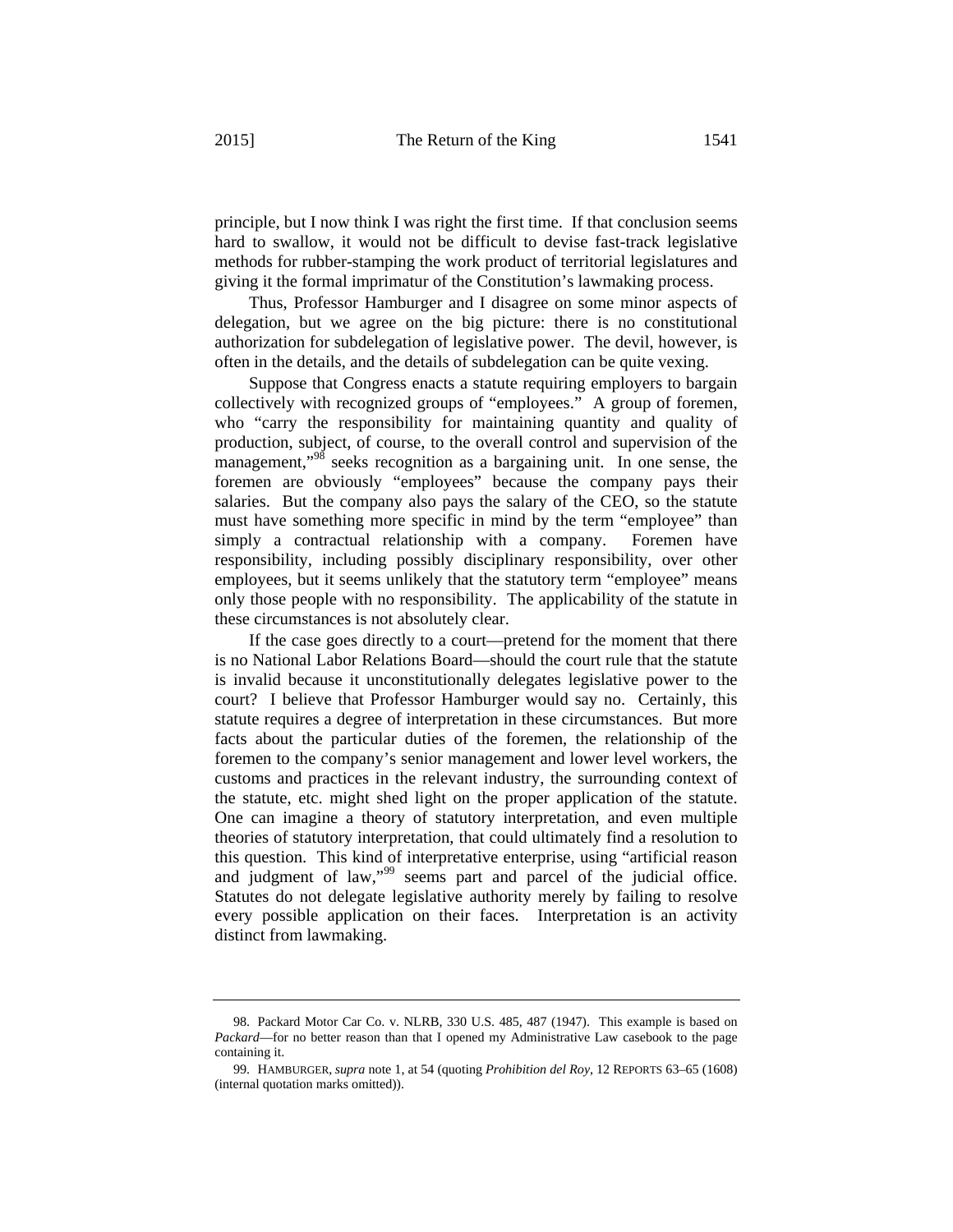Interpretation, however, can shade into lawmaking under certain conditions. Suppose that Congress makes it unlawful "to maintain a borfin that schlumps on publicly-accessible property whenever it is accompanied by . . ." and then the Statutes at Large contains an ink blot (that roughly resembles a profile of the late Robert Bork) where one would expect the next word. There is no additional relevant information about the statute. If a judge was to construe this statute to reach any particular conduct, the judge would not be interpreting but would be legislating. The judge would be creating rather than ascertaining meaning, even if the judge described the operation as interpretation. Not every action that takes the form of interpretation is actually interpretation. Some activities *really are* interpretation and some *really are not*. Action in the form of interpretation that does not involve the true activity of interpretation is unlawful legislation. A judge exercising judicial power should simply give this collection of words in the statute books no effect in any particular case.

Now consider a statute that prohibits the importation and provides for the civil forfeiture of any tea brought into the United States that, "in the opinion of the judge presiding over the forfeiture proceeding, is inferior in quality" to certain standard samples of tea designated by law.<sup>100</sup> Unlike the ink-blot statute, this one is perfectly comprehensible. There is no difficulty at all in grasping the law's instructions. The problem is that it calls upon the judge to make a decidedly un-judge-like determination of the quality of tea. The statute, in essence, makes it unlawful to import tea that certain judges think does not taste good enough. Is applying that statute a proper exercise of the judicial power, and is a statute that calls for such a judicial decision a valid exercise of legislative power? Has Congress in effect subdelegated legislative power to the courts?

To me, the answer to the last question is very clearly yes—that is an unconstitutional delegation of legislative power. Even if Congress itself could pass bills of attainder against particular shipments of tea, $^{101}$  it cannot give that power to courts in the false guise of "interpretation." Courts interpret laws because and when the exercise of the judicial power requires it, but not every activity that takes the form of interpretation is actually an exercise of the judicial power.

<sup>100.</sup> This fictitious statute is based on the old Tea Importation Act, ch. 358, 29 Stat. 604 (codified as amended at 21 U.S.C. §§ 41–50 (2012), which was repealed by the Federal Tea Tasters Repeal Act of 1996, Pub. L. No. 104-128, 110 Stat. 1198 (1996). For a brief summary of the old law, see GARY LAWSON, FEDERAL ADMINISTRATIVE LAW 59–60 (6th ed. 2013).

<sup>101.</sup> Whether it could do so is actually a quite interesting question. The answer depends on the scope of the "equal protection" principle that is part of the fiduciary backdrop of all congressional powers. *See generally* Lawson et al., *supra* note 78. There would have to be some reason for focusing on one particular shipment of tea and not others. I can imagine a random selection process passing muster, though until my coauthor and I work out the details of Congress's fiduciary responsibilities (which we will do in a forthcoming book that we have not yet written), *supra* note 77, I would not want to make any bold pronouncements.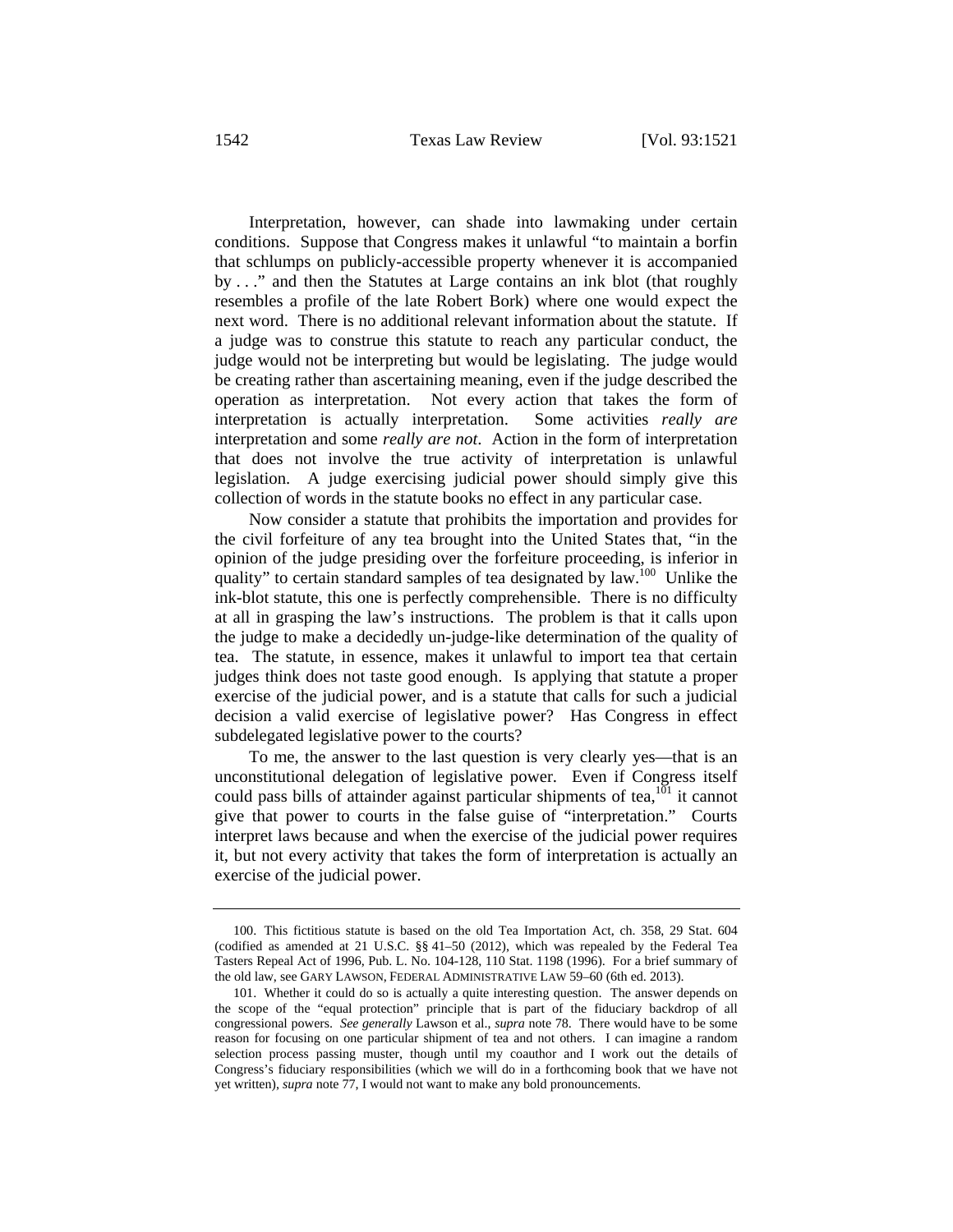How to draw the line between permissible interpretation and impermissible exercise of legislative authority is a perennial nightmare. I have elsewhere catalogued at interminable length the efforts of courts and scholars to come up with an accurate formulation for telling valid from invalid statutes $102$  and ended up agreeing with Chief Justice John Marshall that one must separate "those important subjects, which must be entirely regulated by the legislature itself, from those of less interest, in which a general provision may be made, and power given to those who are to act under such general provisions to fill up the details."<sup>103</sup> In other words, "Congress must make whatever policy decisions are sufficiently important to the statutory scheme at issue so that Congress must make them."<sup>104</sup> The line between interpretation and legislation turns on impossible-to-quantify and difficult-to-describe distinctions among kinds and qualities of discretion conferred by statutes. Or so I think. For his part, Professor Hamburger does not really address this question. I would be very interested to hear how he draws the line between interpretation and legislation. I do not see how one can have a subdelegation doctrine without some such line.

Executive officials also interpret statutes in the course of their activities. Is there any meaningful difference between executive and judicial interpretation?

Professor Hamburger seems to suggest that the answer is yes. By his lights, judicial interpretation—when it is actually interpretation of a valid statute—results in actual legal consequences. If the statute is constitutionally valid, so is the judgment entered as a result of (legitimate) interpretation of that statute. But as I understand Professor Hamburger, there is no circumstance in which executive interpretation can have the same effect. Of course executives can offer interpretations of statutes, but those are merely offerings—just as any random citizen can offer an interpretation. They are not entitled to any deference from judges,<sup>105</sup> and they have no independent legal force. As Professor Hamburger describes the early English history:

 Moreover, the exposition of law was a matter of judgment about law, and the law gave the office of judgment, at least in cases, to the judges. It thus became apparent that the judges—indeed, only the judges in their cases—had the power to give authoritative expositions of the law. Lawyers recited this in constitutional terms—for example, when a lawyer argued in King's Bench that "a power is implicitly given to this court by the fundamental constitution, which makes the judges expositors of acts of

<sup>102.</sup> Lawson, *Delegation and Original Meaning*, *supra* note 63, at 355–78.

<sup>103.</sup> Wayman v. Southard, 23 U.S. (10 Wheat.) 1, 43 (1825).

<sup>104.</sup> Lawson, *supra* note 38, at 1239.

<sup>105.</sup> HAMBURGER, *supra* note 1, at 291–98, 313–19.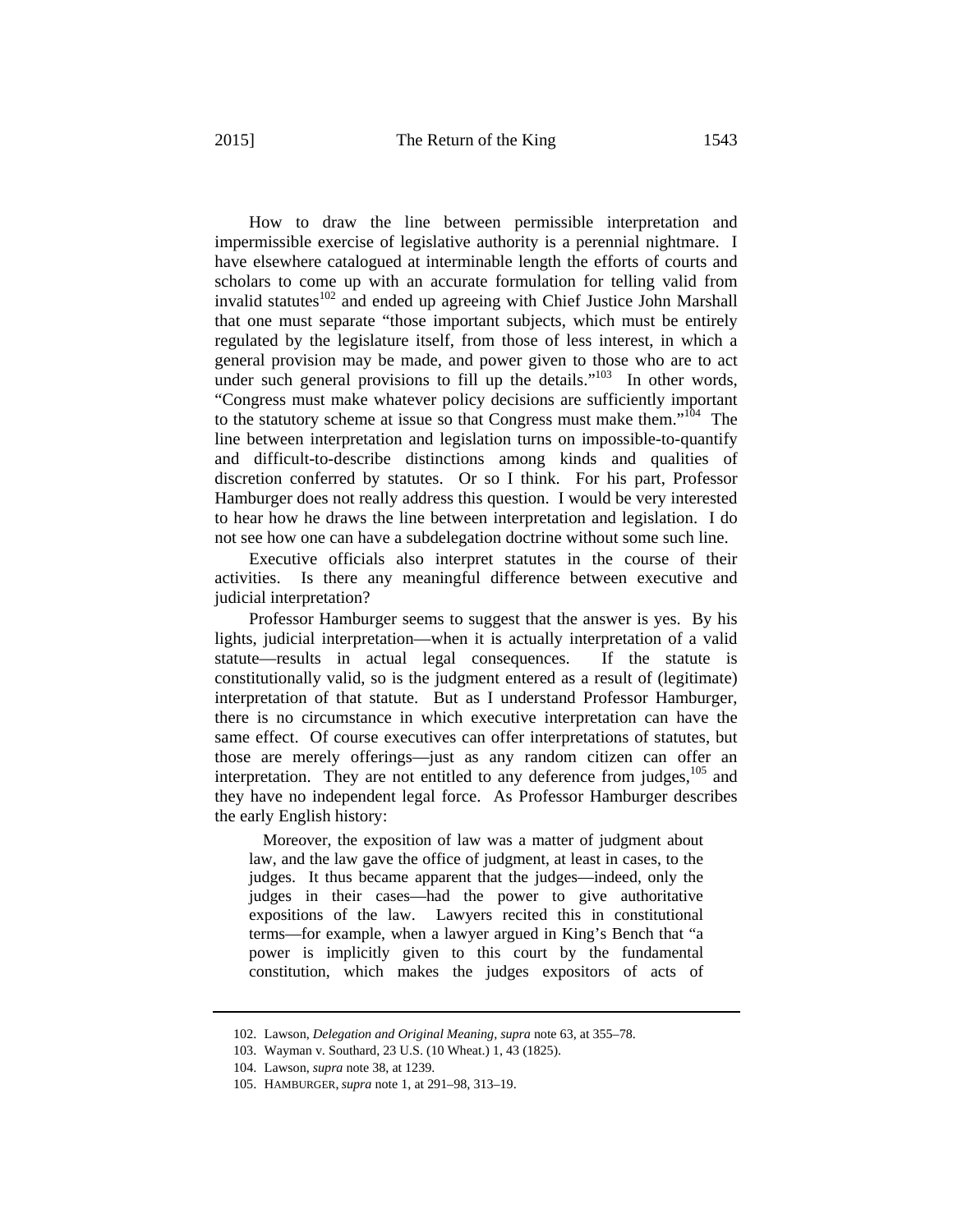Parliament." The judges therefore could not defer to interpretations by persons who were not the constitutional expositors, let alone interpretations that were administrative exercises of legislative will. $^{106}$ 

Professor Hamburger's argument against binding executive statutory interpretation<sup>107</sup> is more powerful than I think many are likely to credit, but matters may be more complicated than he lets on. First, I do not think this argument can be confined just to laws that constrain subjects. If Congress passes a benefits law that does not constrain, Congress's exercise of lawmaking power is just as subject to the fiduciary obligations inherent in the Constitution's delegation of legislative power to Congress as it is when Congress passes constraining laws. The Constitution's enumerated powers of Congress do not sort themselves into constraining and non-constraining powers. The permissible activities of the *executive* may well depend on the constraint and non-constraint distinction, but it is not clear to me that the permissible activities of the legislature follow the same dichotomy. If that is right, there may be large classes of activity involving statutory interpretation that take place *only* in the executive with no role for the courts. In those circumstances, it is hard to operationalize the idea that executive interpretations have no legal force. It is quite easy to grasp the implications of that idea when courts are involved: the executive can say anything that it wants, but the courts will ultimately make up their own minds. If it is a decision that is not subject to judicial review, perhaps because of sovereign immunity, then . . . what? I would be interested to know if Professor Hamburger thinks that there are any circumstances in which executive interpretation is legally significant.

Second, the proper relationship between executive and judicial interpretation may be more muddled than Professor Hamburger lets on. To be sure, I am no big fan of judicial deference. I hold no brief for *Chevron*, 108 and I think it is affirmatively unconstitutional for Congress to order courts to defer to agencies (or even to tell courts what evidence they can hear).<sup>109</sup> Courts have an obligation to try their best to get the right answers to legal questions. But sometimes executive interpretations are

<sup>106.</sup> *Id.* at 289 (footnote omitted) (quoting The Earl of Shaftsbury's Case, (1677) 86 Eng. Rep. 792 (K.B.) 795; 1 Mod. 144, 148).

<sup>107.</sup> It is crucial to note that Professor Hamburger has no objection to executive statutory interpretation that controls the activities of executive officials. The President or the Secretary of Treasury can give instructions on how to apply and understand the law to subordinate officials and discipline (or overrule) them if they fail to heed the instructions. *Id.* at 89–95.

<sup>108.</sup> *See* Gary Lawson & Stephen Kam, *Making Law out of Nothing at All: The Origins of the*  Chevron *Doctrine*, 65 ADMIN. L. REV. 1, 4 (2013) ("The *Chevron* decision itself is a very poor well from which to draw because it did not create, or purport to create, the doctrine that bears its name.").

<sup>109.</sup> Gary Lawson, *Controlling Precedent: Congressional Regulation of Judicial Decision-Making*, 18 CONST. COMMENT. 191, 194 (2001).